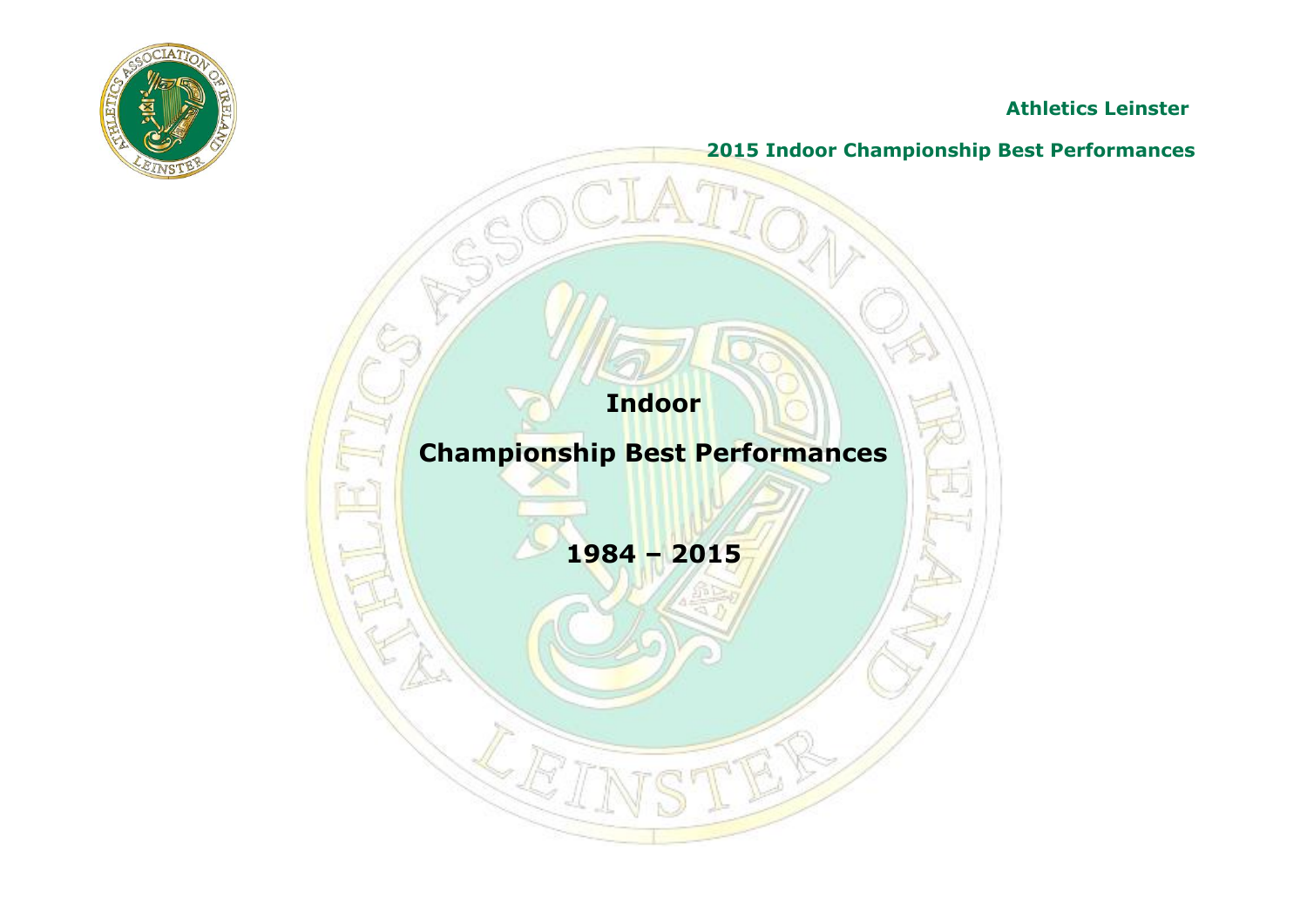|          | <b>Event</b>            | Year | <b>Name</b>             | <b>Club</b>               | <b>CBP</b> |
|----------|-------------------------|------|-------------------------|---------------------------|------------|
|          | 600m                    | 2006 | <b>Shane Fitzsimons</b> | <b>Mullingar Harriers</b> | 1.45.96    |
|          | 60 <sub>m</sub>         | 2014 | Runo Ayavaro            | Newbridge                 | 8.50       |
|          | 60m Hurdles             | 2010 | Sam O'Neill             | Menapians                 | 10.30      |
| U12 Boys | High Jump               | 2000 | Eoin Hannon             | <b>Ballyskenach</b>       | 1.46       |
|          | Long Jump               | 2000 | Joey Dolan              | Na Fianna                 | 4.60       |
|          | Relay 4x100             | 2015 |                         | <b>Kildare</b>            | 58.52      |
|          | Shot Putt               | 2008 | <b>Conor Mulligan</b>   | <b>Tullamore Harriers</b> | 9.42       |
|          | 600m                    | 2014 | <b>Michael Lawlor</b>   | <b>Naas</b>               | 1.40.99    |
|          | 60 <sub>m</sub>         | 2014 | <b>Matthew Buckley</b>  | Ratoath Ms.               | 7.94       |
|          | 60m Hurdles             | 2013 | <b>Torig Adegoke</b>    | St. L. O'Toole            | 9.56       |
| U13 Boys | High Jump               | 2012 | Ciaran Horgan           | <b>Bohermeen</b>          | 1.44       |
|          | Long Jump               | 2011 | David McDonald          | Menapians                 | 4.84       |
|          | Relay 4x100             | 2014 |                         | Edenderry                 | 55.81      |
|          | <b>Shot Putt</b>        | 2009 | <b>Connor Mulligan</b>  | <b>Tullamore Harriers</b> | 11.39      |
|          | 1000m Walk              | 1998 | P.J. O'Keeffe           | K.C.H                     | 5.03.80    |
|          | <b>60m</b>              | 2015 | <b>Matthew Buckley</b>  | <b>Ratoath</b>            | 7.55       |
|          | 60 <sub>m</sub> Hurdles | 2007 | <b>Jordan Conroy</b>    | <b>Tullamore Harriers</b> | 9.26       |
| U14 Boys | 800m                    | 1997 | <b>Colin Bennett</b>    | <b>Mullingar Harriers</b> | 2.07.70    |
|          | High Jump               | 2009 | <b>Mark Rogers</b>      | St. Peter's               | 1.58       |
|          | Long Jump               | 2012 | David McDonald          | <b>Menapians</b>          | 5.46       |
|          | Relay 4x200             | 2014 |                         | St. Joseph's              | 1.50.40    |
|          | Shot Putt               | 2013 | <b>Padraig Hore</b>     | Taghmon                   | 13.23      |
|          | 1000m Walk              | 1999 | P.J O'Keefe             | K.C.H                     | 4.03.50    |
|          | 60 <sub>m</sub>         | 1998 | Darragh Graham          | <b>Inbhear</b> Dee        | 7.20       |
|          | 60m Hurdles             | 2013 | David McDonald          | <b>Menapians</b>          | 9.17       |
| U15 Boys | 800m                    | 2009 | <b>Shane Fitzsimons</b> | <b>Mullingar Harriers</b> | 2.06.50    |
|          | High Jump               | 1995 | Derek O'Brien           | St. L. O'Toole            | 1.76       |
|          | Long Jump               | 2013 | <b>David McDonald</b>   | Menapians                 | 5.79       |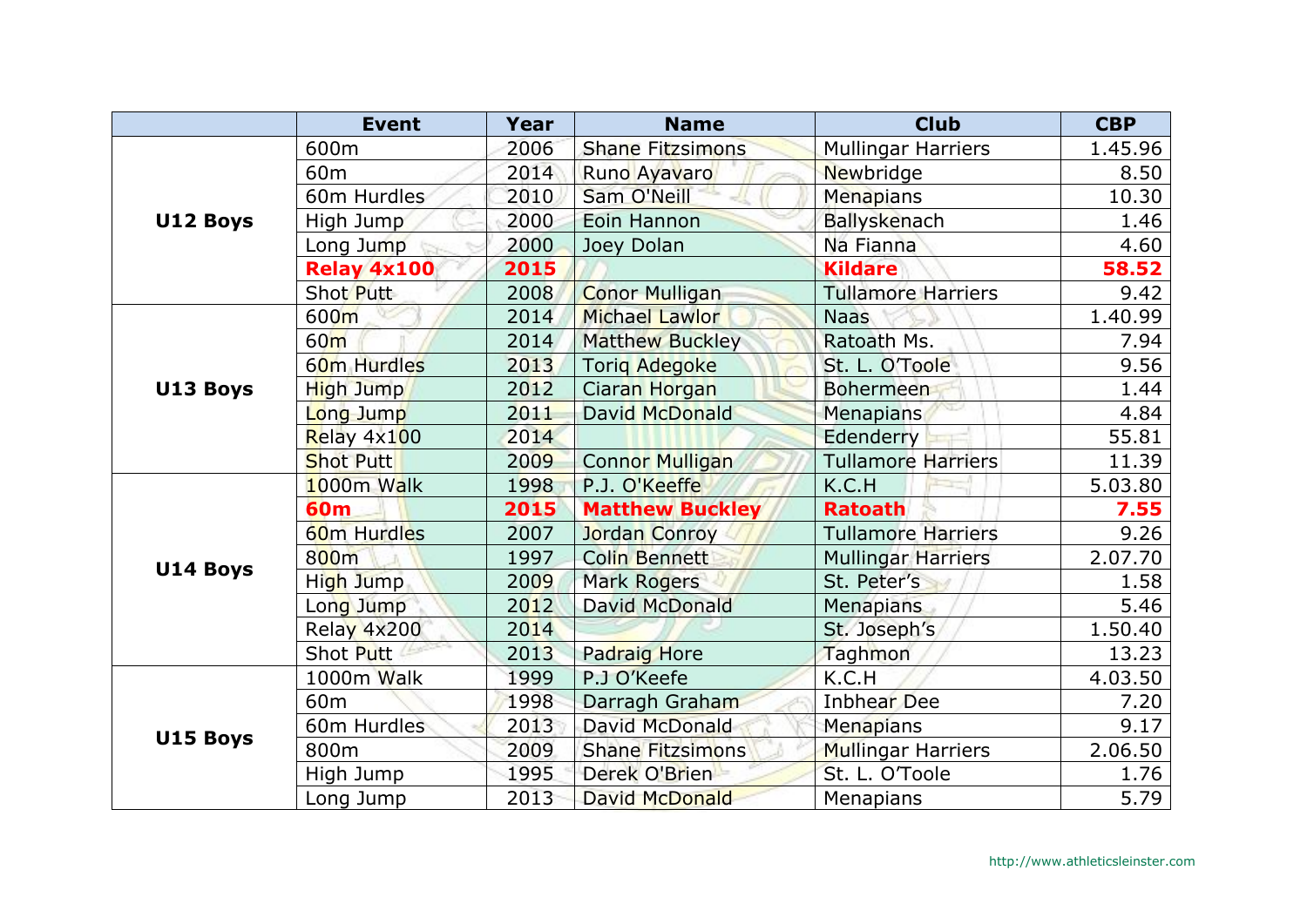|                                                                                                                                                                                                                                                                                                                                           | Pole Vault         | 2014 | Dach Murray               | St. L. O'Toole            | 2.00    |
|-------------------------------------------------------------------------------------------------------------------------------------------------------------------------------------------------------------------------------------------------------------------------------------------------------------------------------------------|--------------------|------|---------------------------|---------------------------|---------|
|                                                                                                                                                                                                                                                                                                                                           | Relay 4x200        | 2014 |                           | St. L. O'Toole            | 1.45.06 |
|                                                                                                                                                                                                                                                                                                                                           | <b>Shot Putt</b>   | 2001 | Paul Murphy               | Kilmore                   | 13.20   |
|                                                                                                                                                                                                                                                                                                                                           | 1500m              | 2014 | <b>Kevin McGrath</b>      | <b>Bohermeen</b>          | 4.11.29 |
|                                                                                                                                                                                                                                                                                                                                           | 1500m Walk         | 2002 | <b>Christopher Dalton</b> | Hacketstown               | 7.08.00 |
|                                                                                                                                                                                                                                                                                                                                           | <b>200m</b>        | 2015 | <b>David Murphy</b>       | Gowran                    | 23.23   |
|                                                                                                                                                                                                                                                                                                                                           | 60m                | 1999 | Darragh Graham            | <b>Inbhear Dee</b>        | 7.20    |
|                                                                                                                                                                                                                                                                                                                                           | <b>60m Hurdles</b> | 2015 | <b>Agomide Oke</b>        | St. L. O'Toole            | 8.67    |
| U16 Boys                                                                                                                                                                                                                                                                                                                                  | 800m               | 2015 | <b>Mark Milner</b>        | <b>Tullamore Harriers</b> | 1.57.83 |
|                                                                                                                                                                                                                                                                                                                                           | High Jump          | 2011 | <b>Adam Murphy</b>        | St. L. O'Toole            | 1.80    |
|                                                                                                                                                                                                                                                                                                                                           | Long Jump          | 2014 | David McDonald            | Menapians                 | 6.37    |
|                                                                                                                                                                                                                                                                                                                                           | <b>Pole Vault</b>  |      | <b>Adam McNally</b>       | <b>Luck</b>               | 3.10    |
|                                                                                                                                                                                                                                                                                                                                           | Relay 4x200        | 2014 |                           | Dunshaughlin              | 1.38.25 |
|                                                                                                                                                                                                                                                                                                                                           | <b>Shot Putt</b>   | 2001 | <b>Brendan Callanan</b>   | St. L. O'Toole            | 14.96   |
|                                                                                                                                                                                                                                                                                                                                           | <b>Triple Jump</b> | 2015 | <b>Tadhg Murtagh</b>      | <b>Kildare</b>            | 9.75    |
|                                                                                                                                                                                                                                                                                                                                           | 1500m              | 2001 | Mark Christie             | Mullingar Harriers        | 4.13.26 |
|                                                                                                                                                                                                                                                                                                                                           | 1500m Walk         | 2006 | <b>Padraig Lennon</b>     | Gowran                    | 7.17.41 |
| 2015<br><b>Capit</b><br>200m<br>2011<br><b>Marcus Lawler</b><br>St. L. O'Toole<br>2014<br>60 <sub>m</sub><br><b>Ryan Murray</b><br><b>Bree</b><br>60m Hurdles<br><b>Luke Maloney</b><br>Thomastown<br>1994<br>2015<br><b>60m Hurdles</b><br><b>Jack Rudden Kelly</b><br>2015<br><b>Niall Harvey</b><br>St. L. O'Toole<br>800m<br>U17 Boys |                    |      |                           |                           | 23.05   |
|                                                                                                                                                                                                                                                                                                                                           |                    | 7.21 |                           |                           |         |
|                                                                                                                                                                                                                                                                                                                                           |                    |      |                           |                           | 8.50    |
|                                                                                                                                                                                                                                                                                                                                           |                    |      |                           | <b>Donore Harriers</b>    | 8.50    |
|                                                                                                                                                                                                                                                                                                                                           |                    |      |                           |                           | 2.01.06 |
|                                                                                                                                                                                                                                                                                                                                           | <b>High Jump</b>   | 2015 | <b>Ryan Carthy Walsh</b>  | <b>Adamstown</b>          | 1.98    |
|                                                                                                                                                                                                                                                                                                                                           | <b>Long Jump</b>   | 2015 | <b>Marc Shelly</b>        | Fr. Murphy's              | 6.60    |
|                                                                                                                                                                                                                                                                                                                                           | <b>Pole Vault</b>  | 2015 | <b>Donal E. Hayden</b>    | <b>Ballon Rathoe</b>      | 2.70    |
|                                                                                                                                                                                                                                                                                                                                           | <b>Pole Vault</b>  | 2015 | <b>Jamie Kennedy</b>      | <b>Celtic</b>             | 2.70    |
|                                                                                                                                                                                                                                                                                                                                           | Relay 4x200        | 2013 |                           | K.C.H                     | 1.36.20 |
|                                                                                                                                                                                                                                                                                                                                           | <b>Shot Putt</b>   | 2013 | Eoin Sheridan             | N. Westmeath              | 14.80   |
|                                                                                                                                                                                                                                                                                                                                           | <b>Triple Jump</b> | 2015 | <b>Ryan Carthy Walsh</b>  | <b>Adamstown</b>          | 11.82   |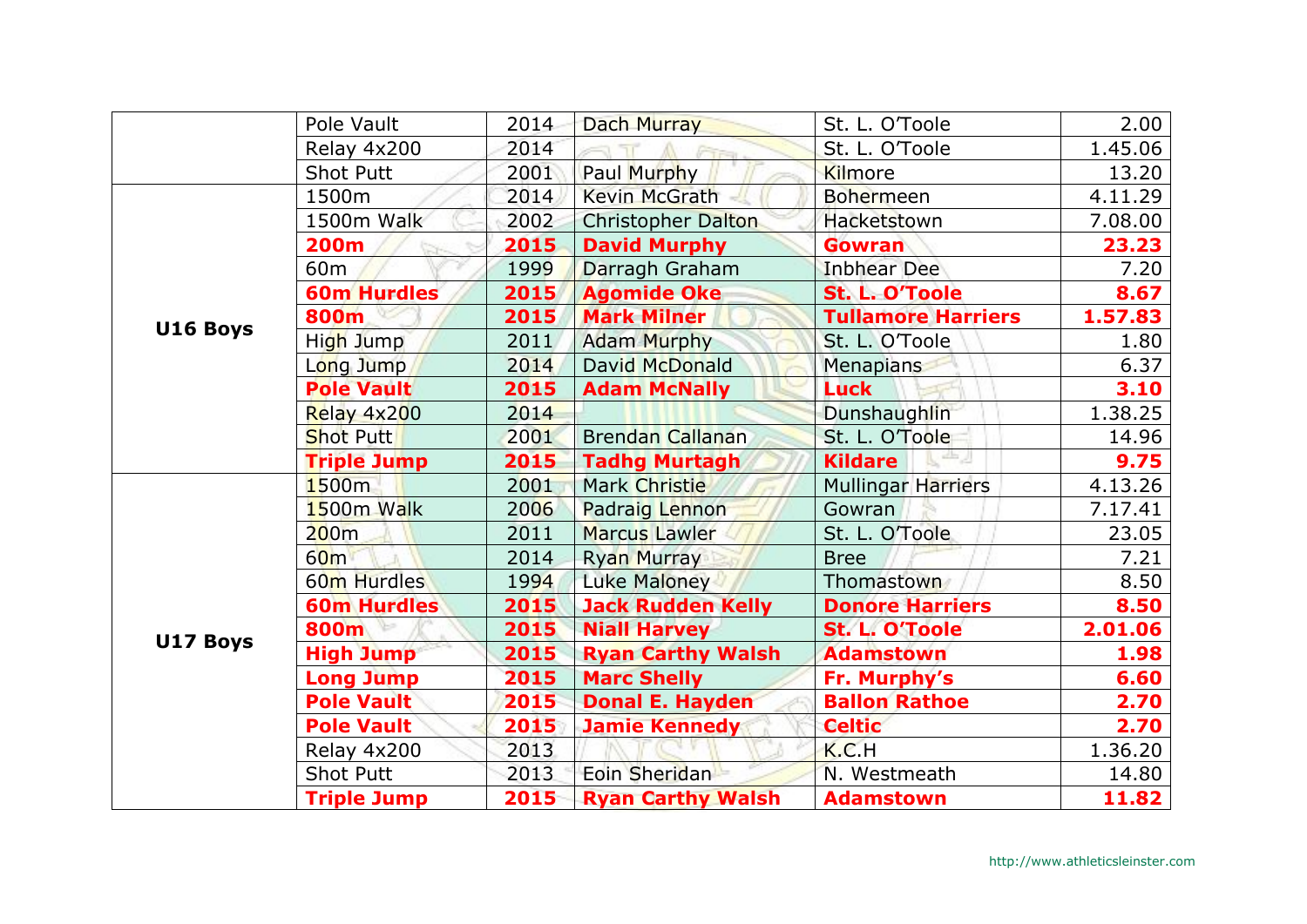|                   | 1500m              | 2014 | <b>Garry Campbell</b>   | Dunleer                   | 4.06.30 |
|-------------------|--------------------|------|-------------------------|---------------------------|---------|
|                   | 1500m Walk         | 2004 | Michael Doyle           | Cushinstown               | 6.35.88 |
|                   | 200m               | 2014 | Mervyn Harris           | <b>Mullingar Harriers</b> | 22.45   |
|                   | 400m               | 2015 | <b>John Fitzsimons</b>  | <b>Kildare</b>            | 49.72   |
|                   | 60 <sub>m</sub>    | 1998 | <b>Richard Reville</b>  | D.M.P                     | 7.00    |
|                   | 60m Hurdles        | 2008 | Fergus Hannon           | <b>Tullamore Harriers</b> | 8.33    |
| U18 Boys          | 800 <sub>m</sub>   | 2014 | <b>Garry Campbell</b>   | <b>Dunleer</b>            | 1.54.86 |
|                   | High Jump          | 2000 | <b>Adrian O'Dwyer</b>   | K.C.H                     | 2.05    |
|                   | Long Jump          | 2003 | <b>Stephen Darcy</b>    | St. L. O'Toole            | 6.62    |
|                   | <b>Pole Vault</b>  | 2015 | <b>Robert Ivers</b>     | <b>Raheny Shamrocks</b>   | 3.70    |
|                   | Relay 4x200        | 2014 |                         | <b>Mullingar Harriers</b> | 1.35.08 |
|                   | <b>Shot Putt</b>   | 2003 | <b>Brendan Callanan</b> | St. L. O'Toole            | 15.56   |
|                   | <b>Triple Jump</b> | 2015 | <b>Jordan Hoang</b>     | <b>Tullamore Harriers</b> | 13.63   |
|                   | 1500 <sub>m</sub>  | 1996 | <b>Pearse Hickey</b>    | Celbridge                 | 4.04.30 |
|                   | 1500m Walk         | 1998 | David Kidd              | St. L. O'Toole            | 6.07.00 |
|                   | 200m               | 2013 | <b>Marcus Lawler</b>    | St. L. O'Toole            | 21.80   |
|                   | 400m               | 2001 | David McCarthy          | Celbridge                 | 50.80   |
|                   | 60 <sub>m</sub>    | 2013 | <b>Marcus Lawler</b>    | St. L. O'Toole            | 6.92    |
|                   | 60m Hurdles        | 1997 | <b>Colin Byrne</b>      | St. Abban's               | 8.30    |
| U19 Boys          | 800m               | 2013 | <b>Daniel Lawler</b>    | St. L. O'Toole            | 1.56.38 |
|                   | High Jump          | 2008 | Kouroshi Foroughi       | Star of the Sea           | 2.10    |
|                   | Long Jump          | 2012 | <b>Tony Stafford</b>    | <b>Menapians</b>          | 6.75    |
|                   | <b>Pole Vault</b>  | 2015 | <b>Brian Flynn</b>      | <b>Lusk</b>               | 4.10    |
|                   | <b>Relay 4x200</b> | 2015 |                         | <b>Cushinstown</b>        | 1.35.13 |
|                   | <b>Shot Putt</b>   | 2015 | <b>Anu Awonussi</b>     | St. L. O'Toole            | 15.38   |
|                   | <b>Triple Jump</b> | 2015 | <b>Shane Joyce</b>      | <b>Cushinstown</b>        | 13.72   |
|                   | 1500m              | 2008 | Joe Breen               | <b>S.B.R</b>              | 4.10.39 |
| <b>Junior Men</b> | 200m               | 2013 | Dean Power              | <b>Tullamore Harriers</b> | 22.35   |
|                   | 3000m              | 1998 | <b>Tommy Evans</b>      | Gowran                    | 9.05.40 |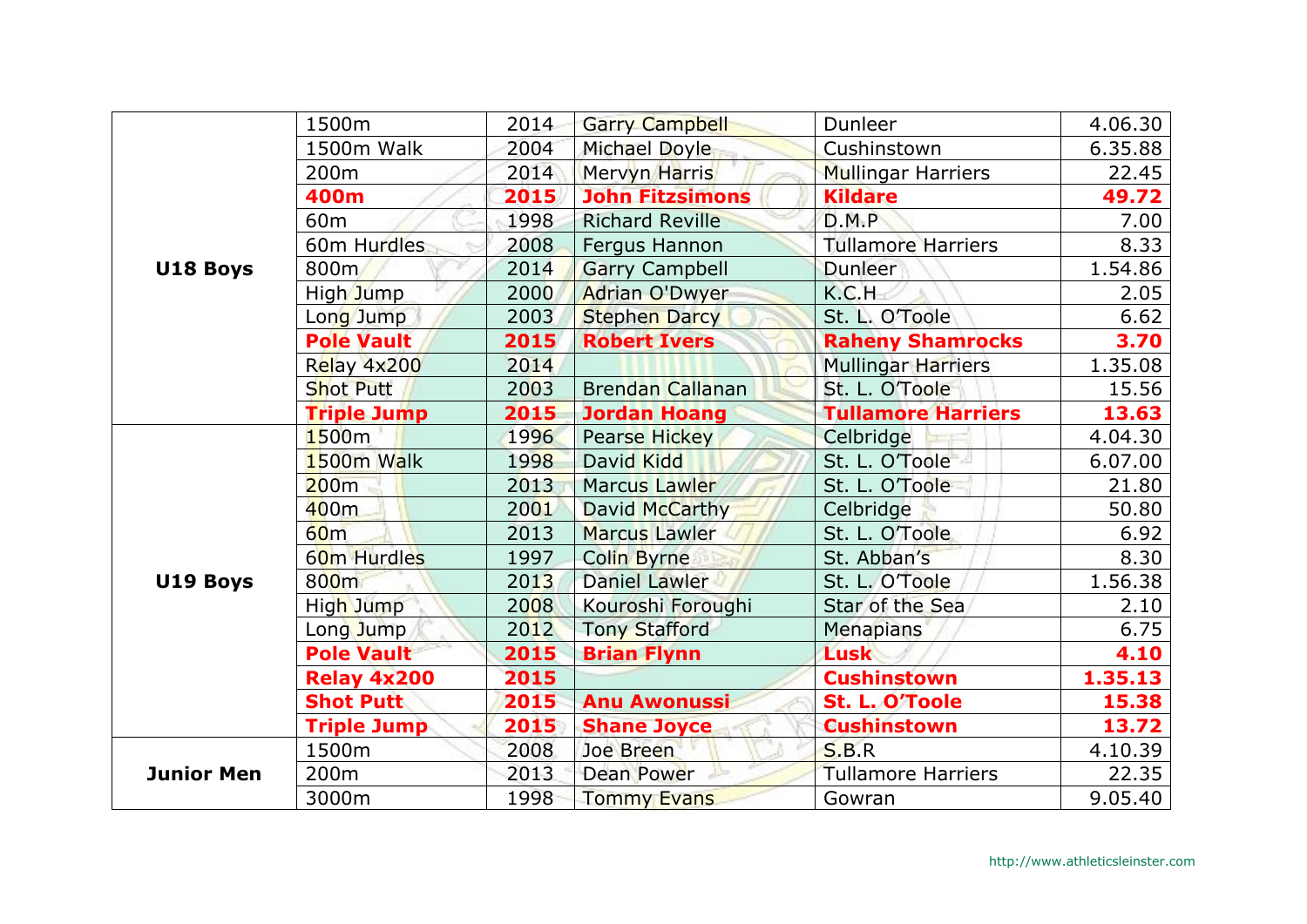|         | <b>3000m Walk</b>  | 2015 | <b>Joseph Mooney</b>     | <b>Adamstown</b>          | 14.51.20 |
|---------|--------------------|------|--------------------------|---------------------------|----------|
|         | 35lb Weight        | 2013 | James Mulligan           | <b>Tullamore Harriers</b> | 8.74     |
|         | 400m               | 2015 | <b>John Fitzsimons</b>   | <b>Kildare</b>            | 49.60    |
|         | 60 <sub>m</sub>    | 1999 | Gordon Kennedy           | <b>Tullamore Harriers</b> | 6.90     |
|         | <b>60m Hurdles</b> | 2015 | <b>Matthew Behan</b>     | <b>Crusaders</b>          | 8.18     |
|         | 800m               | 2012 | <b>Shane Fitzsimons</b>  | <b>Mullingar Harriers</b> | 1.54.14  |
|         | <b>High Jump</b>   | 2015 | <b>Keith Marks</b>       | <b>Cushinstown</b>        | 1.95     |
|         | <b>High Jump</b>   | 2015 | <b>Ryan Carthy Walsh</b> | <b>Adamstown</b>          | 1.95     |
|         | Long Jump          | 2012 | <b>Tony Stafford</b>     | <b>Menapians</b>          | 6.90     |
|         | Pole Vault         | 2014 | <b>Brian Flynn</b>       | (G)                       | 3.60     |
|         | <b>Pole Vault</b>  | 2012 | Lee Curley               | $\mathcal{G}$             | 3.60     |
|         | Pole Vault         | 2011 | James Delaney            | St. Abban's               | 3.60     |
|         | Relay 4x200        | 2009 |                          | St. Abban's               | 1.36.99  |
|         | <b>Shot Putt</b>   | 2013 | <b>Paul Collins</b>      | N. Westmeath              | 15.55    |
|         | <b>Triple Jump</b> | 2015 | <b>Shane Joyce</b>       | <b>Cushinstown</b>        | 13.81    |
|         | 1500m              | 2013 | Paul Fleming             | Rathfarnham               | 4.16.77  |
|         | 200m               | 2013 | <b>Peter Doherty</b>     | Ratoath Ms.               | 24.64    |
|         | 3000m              | 2015 | <b>John Fenlon</b>       | <b>St. Michael's</b>      | 9.05.13  |
|         | 400m               | 2009 | <b>Gerard Hensey</b>     | <b>Tullamore Harriers</b> | 56.64    |
|         | 56lb Weight        | 2012 | Oisin Hoey               | North Laois               | 6.69     |
|         | 60 <sub>m</sub>    | 2010 | John Corr                | (G)                       | 7.46     |
| Men M35 | 60m                | 2009 | <b>Gerard Hensey</b>     | <b>Tullamore Harriers</b> | 7.54     |
|         | 60m Hurdles        | 2011 | Colin Mc Hugh            | Drogheda & D.             | 9.56     |
|         | 800m               | 2012 | Paul Fleming             | Rathfarnham               | 2.03.79  |
|         | High Jump          | 2013 | Patrick Curran           | Tallaght                  | 1.60     |
|         | High Jump          | 2011 | Eamonn O'Brien           | U.C.D                     | 1.60     |
|         | High Jump          | 2000 |                          |                           | 1.65     |
|         | Long Jump          | 2012 | Jonathan McCabe          | Drogheda & D.             | 5.74     |
|         | Relay 4x200        | 2009 |                          | Gowran                    | 2.09.94  |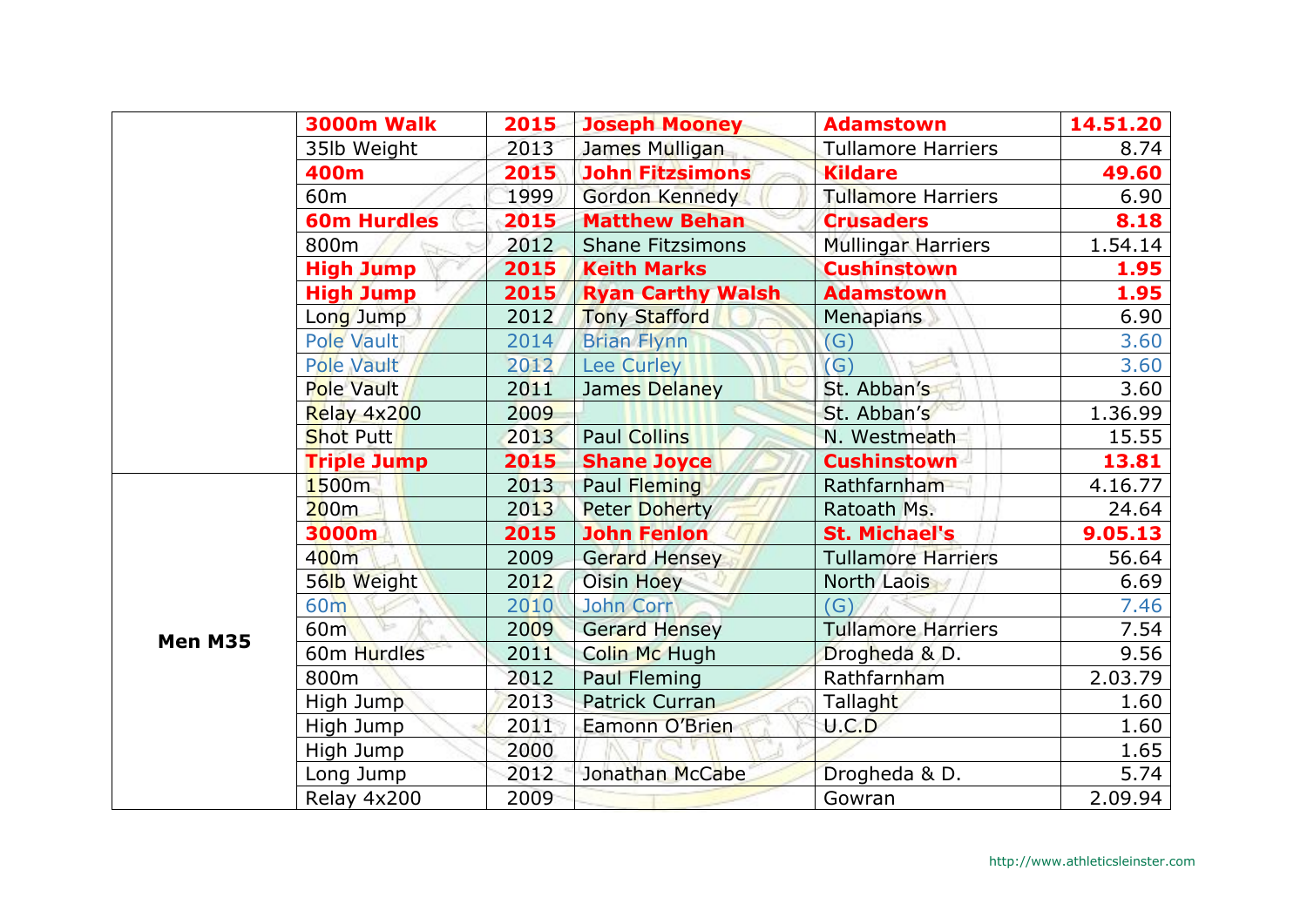|         | <b>Shot Putt</b>  | 2008 | Joe Kelly                 | <b>Brow Rangers</b>       | 11.76    |
|---------|-------------------|------|---------------------------|---------------------------|----------|
|         | 1500m             | 1996 | <b>Pat Corcoran</b>       | Tinyrland                 | 4.15.00  |
|         | 1500m Walk        | 2001 | John Lennon               | Gowran                    | 7.19.30  |
|         | 200 <sub>m</sub>  | 2013 | Graham Flynn              | <b>Crusaders</b>          | 24.52    |
|         | <b>200m</b>       | 2015 | <b>Jame Corr</b>          | (G)                       | 24.22    |
|         | 3000m             | 2005 | Pat Malone                | Newbridge                 | 9.13.10  |
|         | 3000m Walk        | 2009 | Michael O'Keeffe          | Thomastown                | 17.04.60 |
|         | 400m              | 2001 | <b>Bill Doherty</b>       | St. Joseph's              | 55.02    |
|         | 56lb Weight       | 2009 | <b>Seamus Fitzpatrick</b> | <b>North Laois</b>        | 7.42     |
|         | 60 <sub>m</sub>   | 2010 | <b>Gerard Hensey</b>      | <b>Tullamore Harriers</b> | 7.45     |
| Men M40 | <b>60m</b>        | 2015 | <b>Jame Corr</b>          | (G)                       | 7.41     |
|         | 800m              | 2013 | <b>Des Feeney</b>         | (G)                       | 2.07.15  |
|         | 800m              | 2000 |                           |                           | 2.06.90  |
|         | High Jump         | 2014 | <b>Kevin Byrne</b>        | D.S.D                     | 1.65     |
|         | <b>High Jump</b>  | 2013 | <b>Kevin Byrne</b>        | 족기<br>D.S.D               | 1.65     |
|         | <b>High Jump</b>  | 2012 | <b>Kevin Byrne</b>        | D.S.D                     | 1.65     |
|         | <b>Long Jump</b>  | 2015 | <b>Tomas Griffin</b>      | <b>An Riocht</b>          | 5.73     |
|         | <b>Pole Vault</b> | 2014 | <b>Kevin Byrne</b>        | D.S.D                     | 2.80     |
|         | <b>Shot Putt</b>  | 2009 | <b>Kieron Stout</b>       | Celbridge                 | 12.41    |
| Men M45 | Triple Jump       | 2009 | George Wyatt              | D.S.D                     | 11.07    |
|         | 1500m             | 2010 | <b>Owen McLoughlin</b>    | Rathfarnham               | 4.41.58  |
|         | 200m              | 2015 | <b>David Hayde</b>        | St. L. O'Toole            | 24.08    |
|         | 3000m             | 2013 | <b>Paul Cowhie</b>        | <b>Civil Service</b>      | 9.33.32  |
|         | <b>3000m Walk</b> | 2009 | Pat Murphy                | (G)                       | 13.40.10 |
|         | 3000m Walk        | 2009 | <b>Derek McConnon</b>     | Rathfarnham               | 16.05.30 |
|         | 400m              | 2004 | <b>Kevin Carey</b>        | Navan                     | 57.20    |
|         | 56lb Weight       | 2010 | Seamus Fitzpatrick        | <b>North Laois</b>        | 8.04     |
|         | <b>60m</b>        | 2015 | <b>David Hayde</b>        | St. L. O'Toole            | 7.59     |
|         | 60m Hurdles       | 2008 | <b>Pat Power</b>          | St. Joseph's              | 12.28    |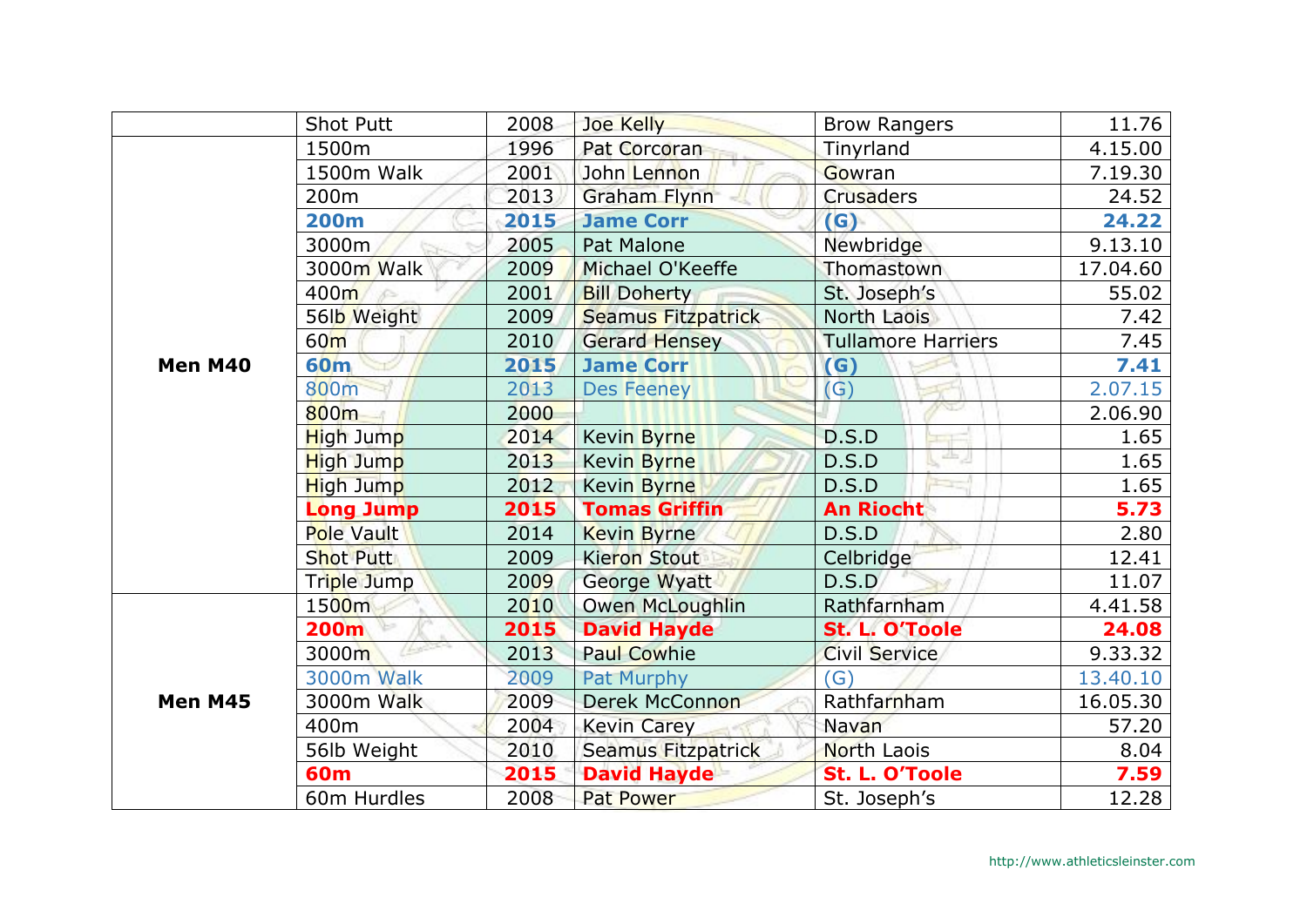|                | 800m             | 2013 | <b>Robert Maher</b>      | Drogheda & D.               | 2.09.09  |
|----------------|------------------|------|--------------------------|-----------------------------|----------|
|                | High Jump        | 2014 | Mel Hilliard             | Metro/St. Brigid's          | 1.50     |
|                | High Jump        | 2010 | John Territt             | St. Abban's                 | 1.50     |
|                | Long Jump        | 2007 | <b>Patrick Mahon</b>     | Gowran                      | 5.33     |
|                | Pole Vault       | 2014 | Michael Konieczny        | <b>Raheny Shamrocks</b>     | 3.26     |
|                | Shot Putt        | 2010 | Seamus Fitzpatrick       | North Laois                 | 12.57    |
|                | Triple Jump      | 2013 | George Wyatt             | D.S.D                       | 10.81    |
|                | 1500m            | 2015 | <b>Michael Traynor</b>   | <b>Raheny Shamrocks</b>     | 4.24.07  |
|                | 200 <sub>m</sub> | 2003 | <b>Tom Clinton</b>       | Navan                       | 25.64    |
|                | 3000m            | 2015 | <b>Michael Traynor</b>   | <b>Raheny Shamrocks</b>     | 9.10.40  |
|                | 3000m Walk       | 2011 | Pat Murphy               | $\mathcal{G}$               | 13.54.30 |
|                | 3000m Walk       | 2011 | <b>Martin McDonald</b>   | North Laois                 | 16.32.50 |
|                | 35lb Weight      | 2013 | John Territt             | St. Abban's                 | 6.99     |
|                | 400m             | 2015 | <b>Tom Gallagher</b>     | <b>Naas</b>                 | 58.56    |
| Men M50        | 60 <sub>m</sub>  | 2013 | <b>Shane Sheridan</b>    | 55<br>D.S.D                 | 8.03     |
|                | 60 <sub>m</sub>  | 2008 | <b>Brendan Moran</b>     | (G)                         | 7.95     |
|                | 60m Hurdles      | 2013 | Joe Davis                | D.S.D                       | 11.02    |
|                | 800m             | 2013 | Danny Skeffington        | Drogheda & D.               | 2.16.10  |
|                | High Jump        | 2013 | John McCarrick           | D.S.D                       | 1.40     |
|                | Long Jump        | 2007 | John Molloy              | Celbridge                   | 4.81     |
|                | <b>Shot Putt</b> | 2001 | <b>Tom Power</b>         | Bagenalstown                | 12.42    |
|                | Triple Jump      | 2011 | Pat Power                | St. Joseph's                | 10.30    |
|                | 1500m            | 2015 | <b>Martin McDonald</b>   | <b>Ballyroan, Abbeyleix</b> | 4.44.19  |
| <b>Men M55</b> | 200 <sub>m</sub> | 2003 | <b>Eamonn Fitzsimons</b> | Kildare                     | 25.78    |
|                | 3000m            | 2015 | <b>Martin McDonald</b>   | <b>Ballyroan, Abbeyleix</b> | 10.02.47 |
|                | 3000m Walk       | 2004 | <b>Bobby King</b>        | Dunboyne                    | 14.18.60 |
|                | 35lb Weight      | 2013 | Mick Kenny               | <b>Kildare</b>              | 6.40     |
|                | 35lb Weight      | 2012 | Patsy O'Connor           | (G)                         | 8.56     |
|                | 400m             | 2008 | Joe Gough                | (G)                         | 58.37    |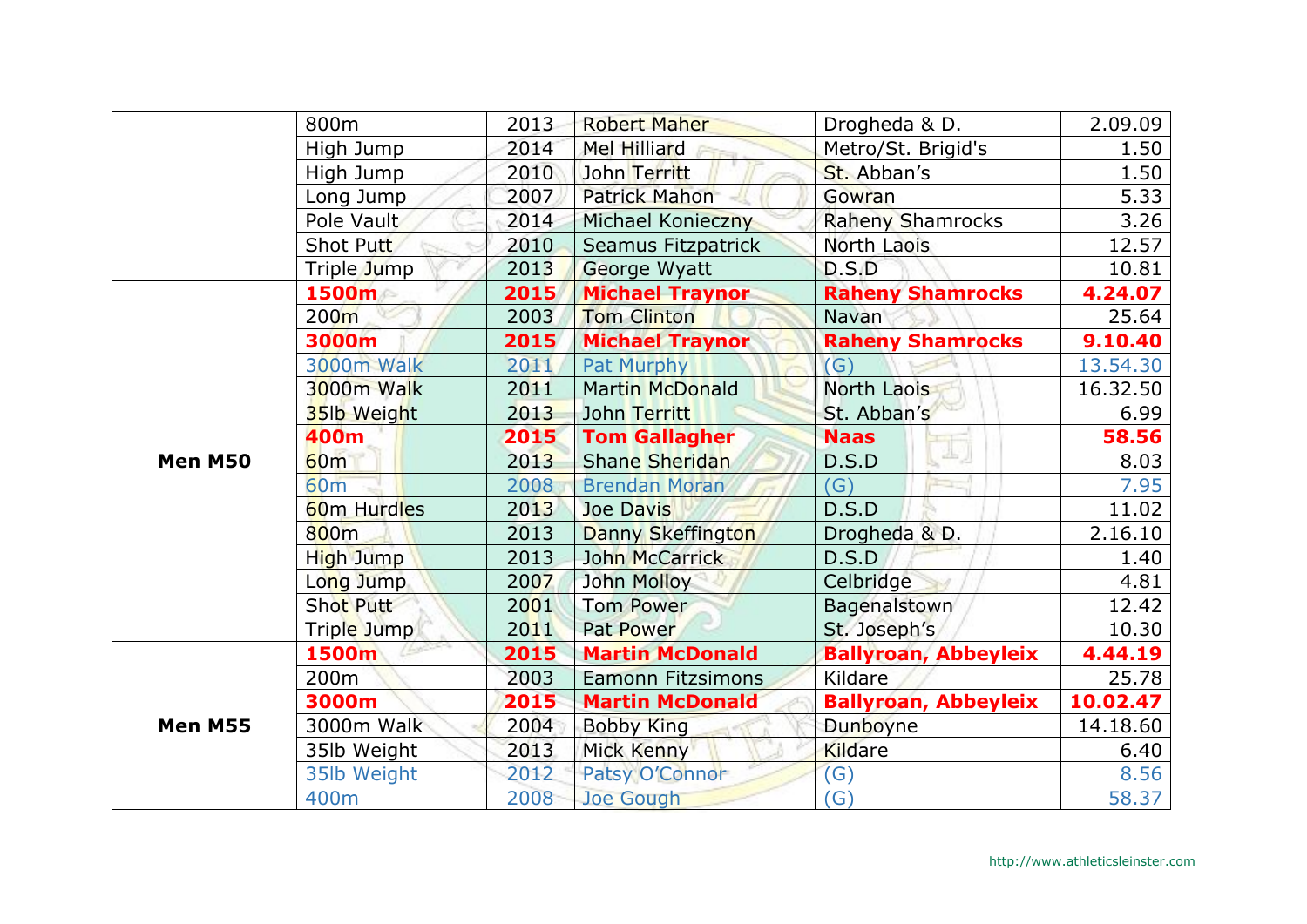|         | 400m               | 2001                                                                     | Jim O'Neill           | <b>Crusaders</b>                                                                                                                                                                                                      | 59.80    |
|---------|--------------------|--------------------------------------------------------------------------|-----------------------|-----------------------------------------------------------------------------------------------------------------------------------------------------------------------------------------------------------------------|----------|
|         | 56lb Weight        | 2004                                                                     | Murty Kelly           | <b>Brow Rangers</b>                                                                                                                                                                                                   | 4.90     |
|         | <b>60m</b>         | 2015                                                                     | <b>Shane Sheridan</b> | <b>D.S.D</b>                                                                                                                                                                                                          | 8.05     |
|         | 800m               | 2001                                                                     | Jim O'Neill           | <b>Crusaders</b>                                                                                                                                                                                                      | 2.16.98  |
|         | High Jump          | 2014                                                                     | <b>Peader McGing</b>  | D.S.D                                                                                                                                                                                                                 | 1.40     |
|         | Long Jump          | 2014                                                                     | Peader McGing         | D.S.D                                                                                                                                                                                                                 | 4.42     |
|         | Shot Putt          | 2003                                                                     | <b>Tom Power</b>      | Bagenalstown                                                                                                                                                                                                          | 11.68    |
|         | Triple Jump        | 2013                                                                     | <b>Peader McGing</b>  | D.S.D                                                                                                                                                                                                                 | 8.02     |
|         | 1500m              | 2015                                                                     | <b>Michael Jordan</b> | <b>N.E. Runners</b>                                                                                                                                                                                                   | 5.16.99  |
|         | 200 <sub>m</sub>   | 2010                                                                     | <b>Tom Clinton</b>    | Navan                                                                                                                                                                                                                 | 29.18    |
|         | <b>200m</b>        | 2015                                                                     | <b>Joe Gough</b>      | $\mathsf{G}$                                                                                                                                                                                                          | 27.88    |
|         | 3000m              | 2015                                                                     |                       | <b>N.E. Runners</b>                                                                                                                                                                                                   | 9.57.57  |
|         | 3000m Walk         | 2009                                                                     | <b>Bobby King</b>     | Dunboyne                                                                                                                                                                                                              | 15.05.40 |
|         | <b>35lb Weight</b> | 2013                                                                     | Willie O'Toole        | St. L. O'Toole                                                                                                                                                                                                        | 8.67     |
|         | 400m               | 2013                                                                     | Terry Kavanagh        |                                                                                                                                                                                                                       | 66.97    |
| Men M60 | 400m               | 2015                                                                     | <b>Joe Gough</b>      | $\mathsf{(G)}$                                                                                                                                                                                                        | 59.46    |
|         | 60 <sub>m</sub>    | 2010                                                                     | <b>Tom Clinton</b>    | Navan                                                                                                                                                                                                                 | 8.95     |
|         | 800m               | 2015                                                                     | <b>George Maybury</b> | <b>Clonliffe Harriers</b>                                                                                                                                                                                             | 2.35.80  |
|         | High Jump          | 2014                                                                     | Mick Priest           | Fr. Murphy's                                                                                                                                                                                                          | 1.40     |
|         | Long Jump          | 2013                                                                     | Michael Flynn         | Sli Cualann<br><b>Tullamore Harriers</b><br>St. L. O'Toole<br>Bagenalstown<br><b>Tullamore Harriers</b><br>Sli Cualann<br><b>Navan</b><br>St. Coca's<br><b>Mullingar Harriers</b><br>St. Andrew's<br><b>Blackrock</b> | 4.21     |
|         | Pole Vault         | 2014                                                                     | <b>Willie O'Toole</b> |                                                                                                                                                                                                                       | 2.20     |
|         | Shot Putt          | 2008                                                                     | <b>Tom Power</b>      |                                                                                                                                                                                                                       | 12.38    |
|         | Triple Jump        | 2013                                                                     | Michael Flynn         |                                                                                                                                                                                                                       | 8.76     |
|         | 1500m              | 2013                                                                     | Jim Boland            |                                                                                                                                                                                                                       | 6.06.28  |
|         | <b>200m</b>        | 2015                                                                     | <b>Tom Clinton</b>    |                                                                                                                                                                                                                       | 31.22    |
| Men M65 | 3000m              | 2013                                                                     | <b>Bobby King</b>     |                                                                                                                                                                                                                       | 12.43.68 |
|         | <b>3000m Walk</b>  | 2015                                                                     | <b>Sean McMullin</b>  |                                                                                                                                                                                                                       | 16.30.60 |
|         | 35lb Weight        | <b>Brain Lynch</b><br>2014<br>Paddy Reilly<br>2015<br><b>David Leech</b> |                       | 4.59                                                                                                                                                                                                                  |          |
|         | <b>60m</b>         |                                                                          |                       |                                                                                                                                                                                                                       | 8.99     |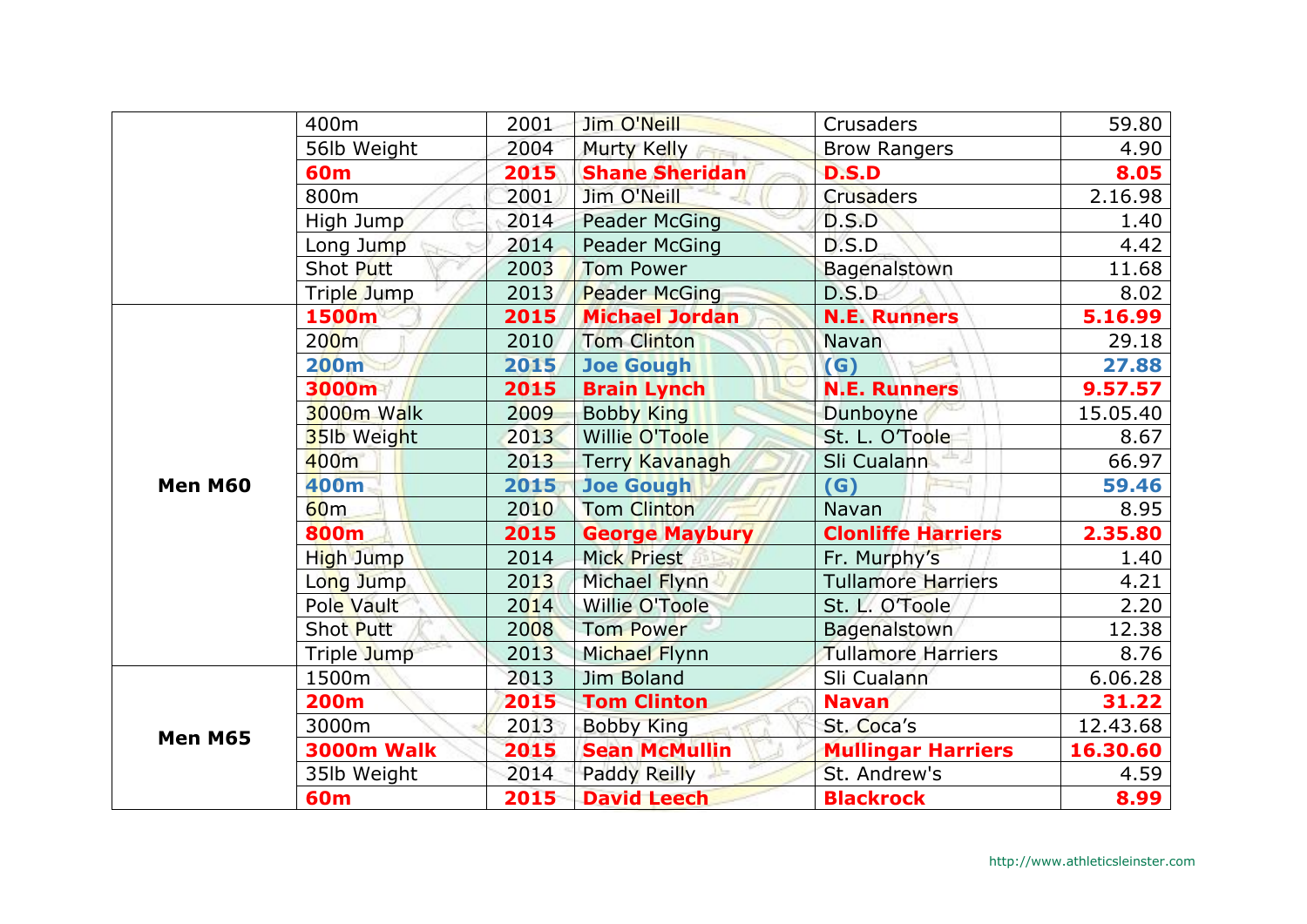|                   | <b>800m</b>          | 2015 | <b>Ciaran McGovern</b>    | <b>Tullamore Harriers</b> | 2.53.39  |
|-------------------|----------------------|------|---------------------------|---------------------------|----------|
|                   | High Jump            | 2006 | John O'Connor             | <b>Naas</b>               | 1.20     |
|                   | Long Jump            | 2006 | John O'Connor             | <b>Naas</b>               | 3.23     |
|                   | <b>Shot Putt</b>     | 2013 | <b>Tom Power</b>          | Bagenalstown              | 9.64     |
|                   | 200m                 | 2009 | John Gorman               | Gowran                    | 34.21    |
|                   | 35lb Weight          | 2010 | <b>Thomas Toner</b>       | St. Andrew's              | 4.58     |
| Men M70           | 400m                 | 2009 | John Gorman               | Gowran                    | 84.35    |
|                   | 60 <sub>m</sub><br>s | 2009 | John Gorman               | Gowran                    | 10.64    |
|                   | 800m                 | 2009 | <b>Barry Keane</b>        | Sli Cualann               | 3.26.96  |
|                   | <b>Shot Putt</b>     | 2008 | <b>Thomas Toner</b>       | St. Andrew's              | 8.64     |
|                   | 1500m                | 2012 | Jim Langan                | <b>Tullamore Harriers</b> | 6.30.7h  |
|                   | 200m                 | 2008 | Earl Fee                  | Dunleer                   | 32.03    |
|                   | 3000m                | 2012 | Jim Langan                | <b>Tullamore Harriers</b> | 13.36.59 |
| Men M75           | <b>35lb Weight</b>   | 2012 | <b>Thomas Toner</b>       | St. Andrew's              | 5.26     |
|                   | 400 <sub>m</sub>     | 2008 | Earl Fee                  | الرطابي<br>Dunleer        | 73.14    |
|                   | 60 <sub>m</sub>      | 2012 | John Gorman               | Gowran                    | 10.57    |
|                   | 800 <sub>m</sub>     | 2012 | Jim Langan                | <b>Tullamore Harriers</b> | 3.05.25  |
|                   | <b>Shot Putt</b>     | 2013 | <b>Thomas Toner</b>       | St. Andrew's              | 7.80     |
|                   | 1500m                | 2014 | Daire Bermingham          | <b>Raheny Shamrocks</b>   | 3.54.59  |
|                   | 1500m                | 2009 | <b>Patrick McCartan</b>   | $\mathcal{G}$             | 3.54.23  |
|                   | 1500m Walk           | 2001 | Padraig Lennon            | Gowran                    | 7.08.4   |
|                   | 200 <sub>m</sub>     | 2003 | David McCarthy            | Celbridge                 | 21.92    |
|                   | 3000m                | 2011 | <b>Thomas Fitzpatrick</b> | Tallaght                  | 8.33.80  |
| <b>Senior Men</b> | 3000m Walk           | 2013 | David Kidd                | St. L. O'Toole            | 13.35.10 |
|                   | <b>3000m Walk</b>    | 2010 | <b>Jamie Costin</b>       | G)                        | 11.53.80 |
|                   | 400m                 | 2013 | David McCarthy            | Le Cheile                 | 50.03    |
|                   | 56lb Weight          | 2003 | John Menton               | <b>Donore Harriers</b>    | 8.34     |
|                   | 60 <sub>m</sub>      | 2012 | David Hynes               | <b>Menapians</b>          | 6.96     |
|                   | 60m Hurdles          | 2011 | Simon Taggart             | <b>Donore Harriers</b>    | 8.89     |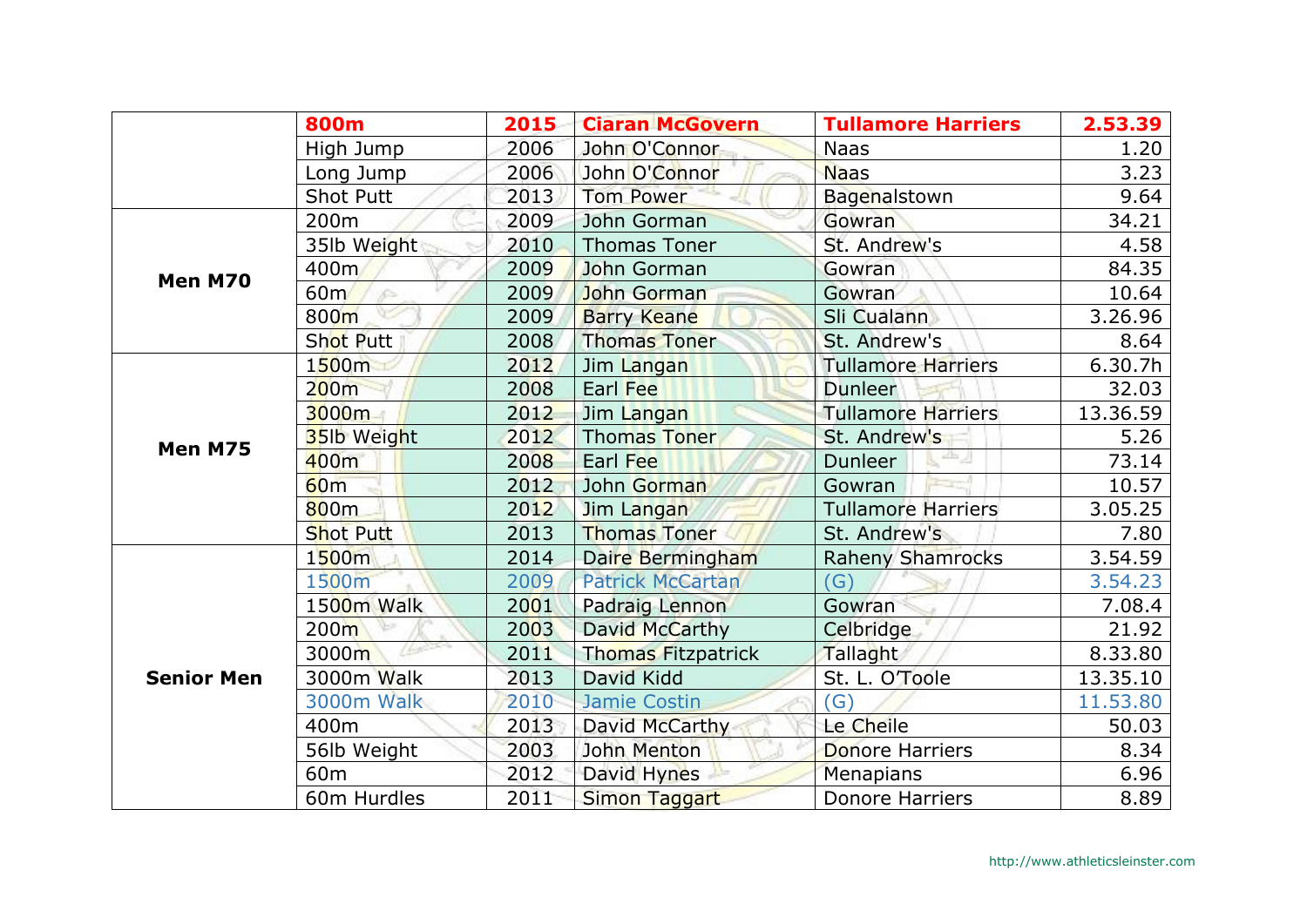|                  | 800m                    | 2002 | John Paul O'Brien       | Crookstown M/V            | 1.56.30    |
|------------------|-------------------------|------|-------------------------|---------------------------|------------|
|                  | High Jump               | 2012 | Kouroshi Foroughi       | Star of the Sea           | 2.16       |
|                  | Long Jump               | 2009 | <b>Brendan Marshall</b> | <b>Mullingar Harriers</b> | 6.85       |
|                  | <b>Pole Vault</b>       | 2015 | <b>Ian Rogers</b>       | <b>Clonliffe Harriers</b> | 4.75       |
|                  | Relay 4x200             | 2001 |                         | <b>Tullamore Harriers</b> | 1.34.74    |
|                  | Shot Putt               | 2003 | <b>Paul Crowe</b>       | Menapians                 | 15.51      |
|                  | Triple Jump             | 2013 | Eoin Kelly              | St. Abban's               | 14.53      |
| Age              | <b>Event</b>            | Year | <b>Name</b>             | <b>Club</b>               | <b>CBP</b> |
|                  | 600m                    | 2013 | <b>Corrine Kenny</b>    | St. L. O'Toole            | 1.45.15    |
|                  | 60 <sub>m</sub>         | 2010 | <b>Molly Scott</b>      | U/A                       | 8.58       |
|                  | 60 <sub>m</sub> Hurdles | 2010 | <b>Molly Scott</b>      | U/A                       | 9.90       |
| <b>U12 Girls</b> | High Jump               | 2007 | Amy McTeggert           | <b>Boyne</b>              | 1.27       |
|                  | Long Jump               | 2010 | <b>Molly Scott</b>      | U/A                       | 4.29       |
|                  | Relay 4x100             | 2014 |                         | Ratoath Ms.               | 58.88      |
|                  | <b>Shot Putt</b>        | 2012 | <b>Therese Kelly</b>    | <b>Brow Rangers</b>       | 8.63       |
|                  | 600m                    | 2014 | <b>Corrine Kenny</b>    | St. L. O'Toole            | 1.39.48    |
|                  | <b>60m</b>              | 2015 | <b>Sabia Doyle</b>      | <b>Menpians</b>           | 8.08       |
|                  | <b>60m Hurdles</b>      | 2011 | <b>Molly Scott</b>      | St. L. O'Toole            | 9.77       |
| U13 Girls        | High Jump               | 2012 | <b>Ciara Deely</b>      | K.C.H                     | 1.42       |
|                  | Long Jump               | 2011 | <b>Gina Akpe-Moses</b>  | St. Gerard's              | 4.80       |
|                  | Relay 4x100             | 2015 |                         | <b>Ratoath</b>            | 55.92      |
|                  | <b>Shot Putt</b>        | 2015 | <b>Aoibhin McMahon</b>  | <b>Blackrock Louth</b>    | 13.02      |
|                  | 1000m Walk              | 2015 | <b>Elena O'Toole</b>    | <b>Celbridge</b>          | 5.06.60    |
| <b>U14 Girls</b> | 60 <sub>m</sub>         | 2014 | Patience Jumba Gula     | St. Gerard's              | 7.96       |
|                  | 60m Hurdles             | 2013 | Ciara Deely             | K.C.H                     | 9.18       |
|                  | 800m                    | 2015 | <b>Corrine Kenny</b>    | St. L. O'Toole            | 2.20.07    |
|                  | High Jump               | 2013 | <b>Ciara Deely</b>      | K.C.H                     | 1.62       |
|                  | Long Jump               | 2012 | Lauren Gleeson          | K.C.H                     | 5.13       |
|                  | Relay 4x200             | 2013 |                         | K.C.H                     | 1.53.60    |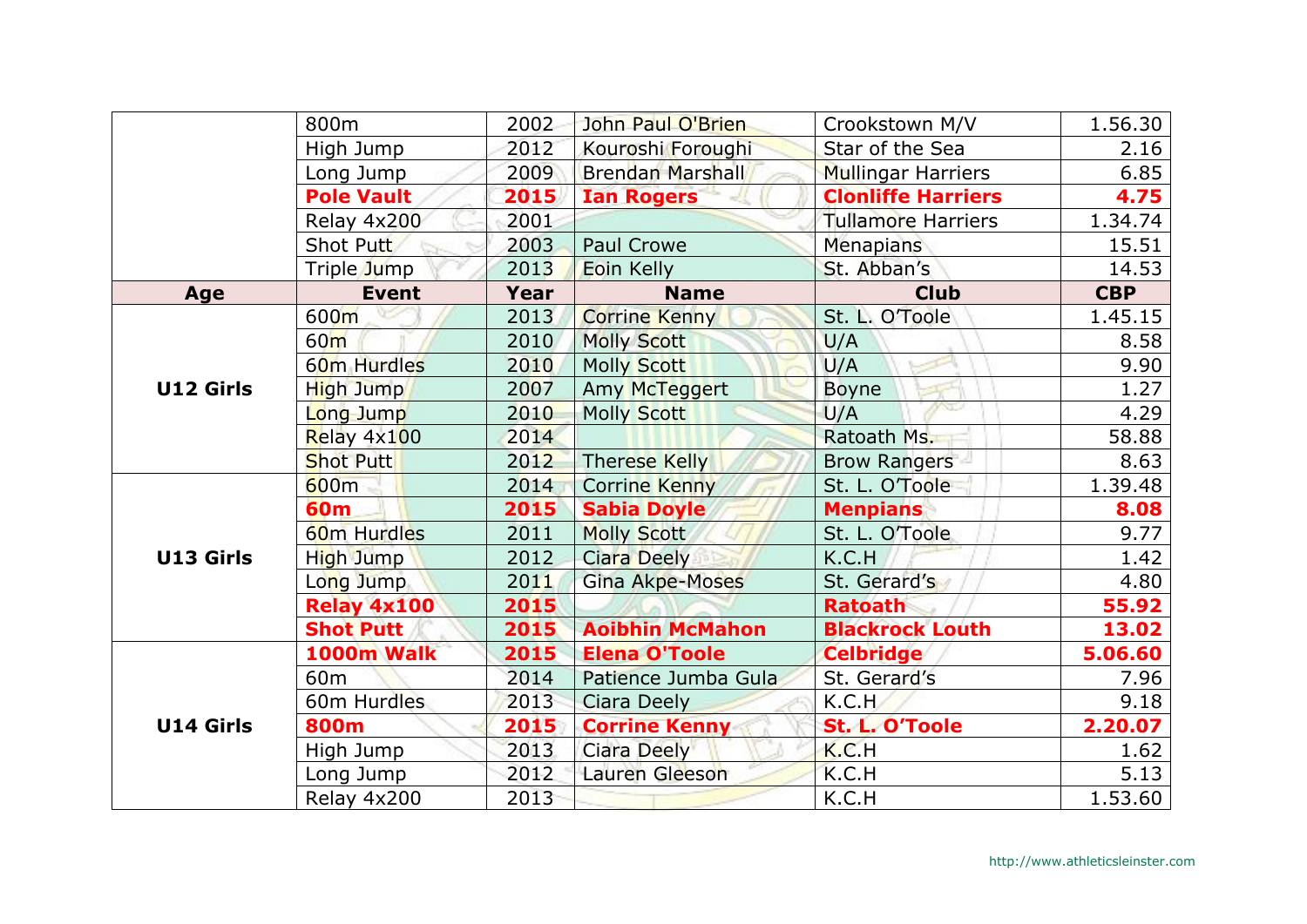|                  | <b>Shot Putt</b>   | 2012 | <b>Nicole K Dowling</b>  | St. Abban's                | 12.15   |
|------------------|--------------------|------|--------------------------|----------------------------|---------|
|                  | 1000m Walk         | 2014 | Niamh O'Connor           | Celbridge                  | 4.47.36 |
|                  | 60 <sub>m</sub>    | 1998 | <b>Clare Murphy</b>      | <b>Inbhear Dee</b>         | 7.70    |
|                  | 60m Hurdles        | 2013 | Lauren Gleeson           | K.C.H                      | 8.94    |
| <b>U15 Girls</b> | 800m               | 2014 | Katherine O'Connor       | St. Gerard's               | 2.24.46 |
|                  | High Jump          | 2012 | Elizabeth Morland        | Cushinstown                | 1.58    |
|                  | Long Jump          | 2013 | Gina Akpe-Moses          | St. Gerard's               | 5.30    |
|                  | Relay 4x200        | 2015 |                          | St. L. O'Toole             | 1.50.58 |
|                  | <b>Shot Putt</b>   | 2015 | <b>Lystus Ebosele</b>    | <b>Enniscorthy</b>         | 12.57   |
|                  | 1500m              | 2000 | <b>Sharon Monaghan</b>   | Fr. Murphy's               | 4.48.24 |
|                  | 1500m Walk         | 2004 | Donna Carolan            | <b>Inbhear Dee</b>         | 7.28.88 |
|                  | 200m               | 2014 | Gina Akpe-Moses          | <b>Blackrock Louth</b>     | 25.48   |
|                  | 60 <sub>m</sub>    | 2014 | <b>Molly Scott</b>       | St. L. O'Toole             | 7.64    |
|                  | <b>60m Hurdles</b> | 2014 | <b>Molly Scott</b>       | St. L. O'Toole             | 8.60    |
| U16 Girls        | 800 <sub>m</sub>   | 2014 | Laura Ward               | St. L. O'Toole             | 2.20.46 |
|                  | <b>High Jump</b>   | 2007 | Mary-Kate Lanigan        | K.C.H                      | 1.67    |
|                  | Long Jump          | 1999 | <b>Ciara Kearns</b>      | Celbridge                  | 5.40    |
|                  | <b>Pole Vault</b>  | 2015 | <b>Lara O'Byrne</b>      | <b>Donore Harriers</b>     | 2.50    |
|                  | <b>Relay 4x200</b> | 2015 |                          | K.C.H                      | 1.48.38 |
|                  | <b>Shot Putt</b>   | 2006 | Aoife Hickey             | K.C.H                      | 11.88   |
|                  | <b>Triple Jump</b> | 2015 | <b>Cathriona Mooney</b>  | <b>Adamstown</b>           | 8.22    |
|                  | 1500m              | 2015 | <b>Laura Ward</b>        | St. L. O'Toole             | 4.53.30 |
|                  | 1500m Walk         | 2012 | <b>Sinead Burke</b>      | St. Coca's                 | 7.05.43 |
|                  | 200 <sub>m</sub>   | 2013 | Rachael Doyle            | St. L. O'Toole             | 25.39   |
| <b>U17 Girls</b> | 60 <sub>m</sub>    | 2011 | Cliodhna Manning         | K.C.H                      | 7.77    |
|                  | 60m Hurdles        | 2014 | <b>Elizabeth Morland</b> | Cushinstown                | 8.50    |
|                  | 800m               | 2015 | <b>Richael Browne</b>    | <b>Greystones &amp; D.</b> | 2.21.89 |
|                  | <b>High Jump</b>   | 2015 | <b>Richael Browne</b>    | <b>Greystones &amp; D.</b> | 1.71    |
|                  | Long Jump          | 2000 | Ciara Kearns             | Celbridge                  | 5.58    |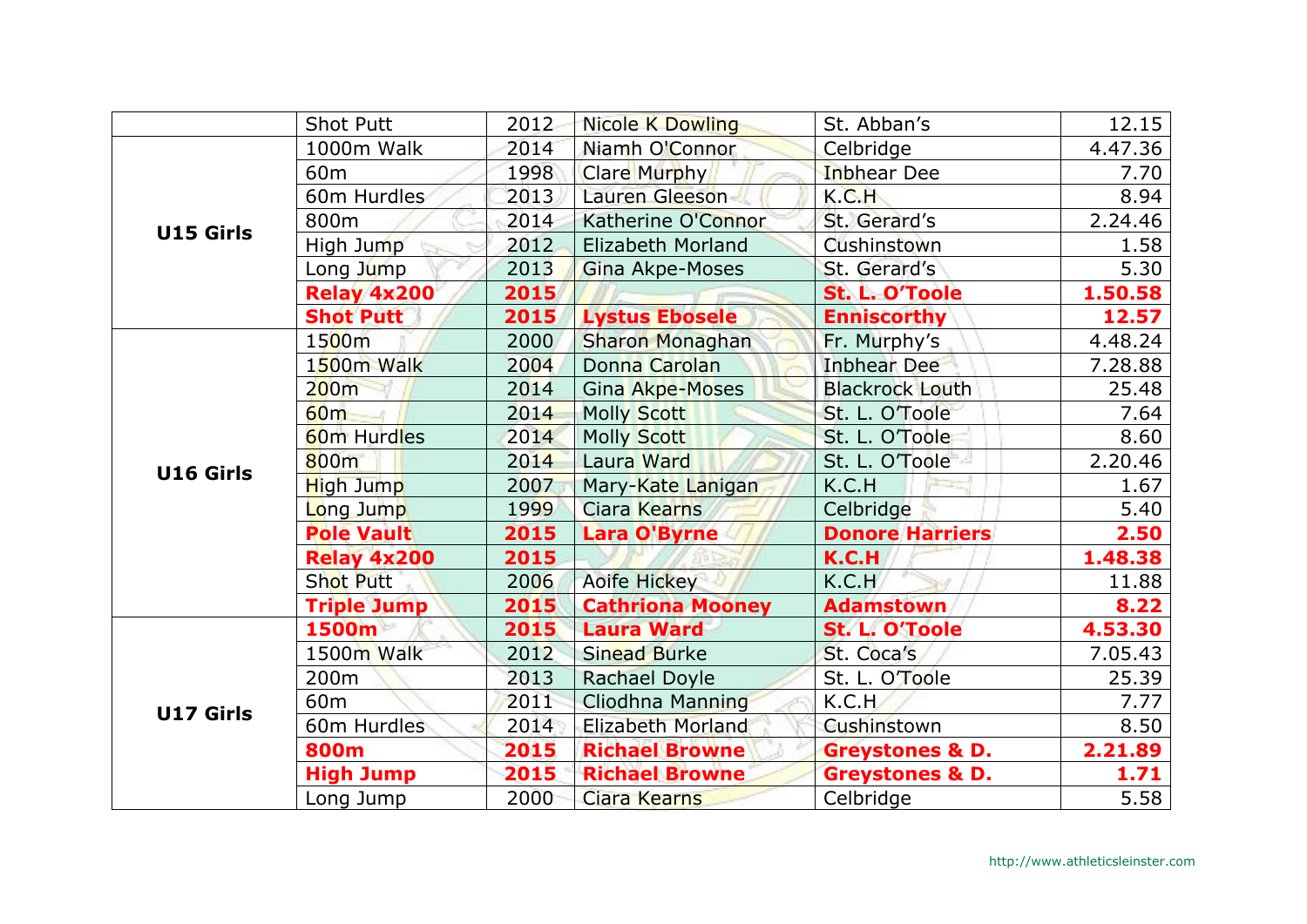|                  | <b>Pole Vault</b>  | 2015 | <b>Maeve Flynn</b>       | <b>Lusk</b>                | 2.30    |
|------------------|--------------------|------|--------------------------|----------------------------|---------|
|                  | <b>Relay 4x200</b> | 2015 |                          | K.C.H                      | 1.47.41 |
|                  | <b>Shot Putt</b>   | 2007 | Aoife Hickey             | K.C.H                      | 12.21   |
|                  | <b>Triple Jump</b> | 2015 | <b>Maeve Maher</b>       | <b>St. Abban's</b>         | 9.29    |
|                  | 1500m              | 2008 | <b>Tara Jameson</b>      | <b>Inbhear Dee</b>         | 4.46.60 |
|                  | 1500m Walk         | 2014 | Sinead O'Connor          | Celbridge                  | 7.15.27 |
|                  | 200 <sub>m</sub>   | 2013 | <b>Vicky Harris</b>      | <b>Mullingar Harriers</b>  | 25.36   |
|                  | 300m<br>s          | 2001 | Joanne Cuddihy           | K.C.H                      | 41.60   |
|                  | 400m               | 2014 | <b>Aoife Campion</b>     | Portlaoise                 | 58.50   |
|                  | <b>60m</b>         | 2015 | <b>Ara Freeman</b>       | <b>Greystones &amp; D.</b> | 7.72    |
| U18 Girls        | <b>60m Hurdles</b> | 2015 | <b>Elizabeth Morland</b> | <b>Cushinstown</b>         | 8.60    |
|                  | 800m               | 2005 | Laura Scriven            | St. L. O'Toole             | 2.18.88 |
|                  | <b>High Jump</b>   | 2015 | <b>Elizabeth Morland</b> | <b>Cushinstown</b>         | 1.71    |
|                  | <b>Long Jump</b>   | 2015 | <b>Elizabeth Morland</b> | <b>Cushinstown</b>         | 5.98    |
|                  | Relay 4x200        | 2013 |                          | 촉기<br>K.C.H                | 1.46.26 |
|                  | <b>Pole Vault</b>  | 2015 | <b>Ailbhe Healy</b>      | <b>Lusk</b>                | 2.10    |
|                  | <b>Shot Putt</b>   | 2006 | Laura Cogan              | Newbridge                  | 13.12   |
|                  | Triple Jump        | 2011 | Sarah Buggy              | St. Abban's                | 11.19   |
|                  | 1500m              | 2014 | Linda Conroy             | <b>Mullingar Harriers</b>  | 4.45.46 |
|                  | 1500m Walk         | 2014 | <b>Sinead Burke</b>      | St. Coca's                 | 6.51.62 |
|                  | 200 <sub>m</sub>   | 2013 | <b>Cliodhna Manning</b>  | K.C.H                      | 25.14   |
|                  | 400m               | 2015 | <b>Sophie Becker</b>     | <b>St. Joseph's</b>        | 59.33   |
|                  | 60m                | 2014 | Sarah Kate Lacey         | K.C.H                      | 7.71    |
| <b>U19 Girls</b> | 60m Hurdles        | 2008 | Sandra Lawler            | Celbridge                  | 8.78    |
|                  | 800m               | 2015 | <b>Aoife Campion</b>     | <b>St. Abban's</b>         | 2.21.72 |
|                  | High Jump          | 2010 | Mary-Kate Lanigan        | K.C.H                      | 1.72    |
|                  | Long Jump          | 2000 | Annemarie Lynch          | K.C.H                      | 5.57    |
|                  | Pole Vault         | 2014 | <b>Kerrie Doyle</b>      | St. L. O'Toole             | 2.40    |
|                  | Relay 4x200        | 2014 |                          | K.C.H                      | 1.46.42 |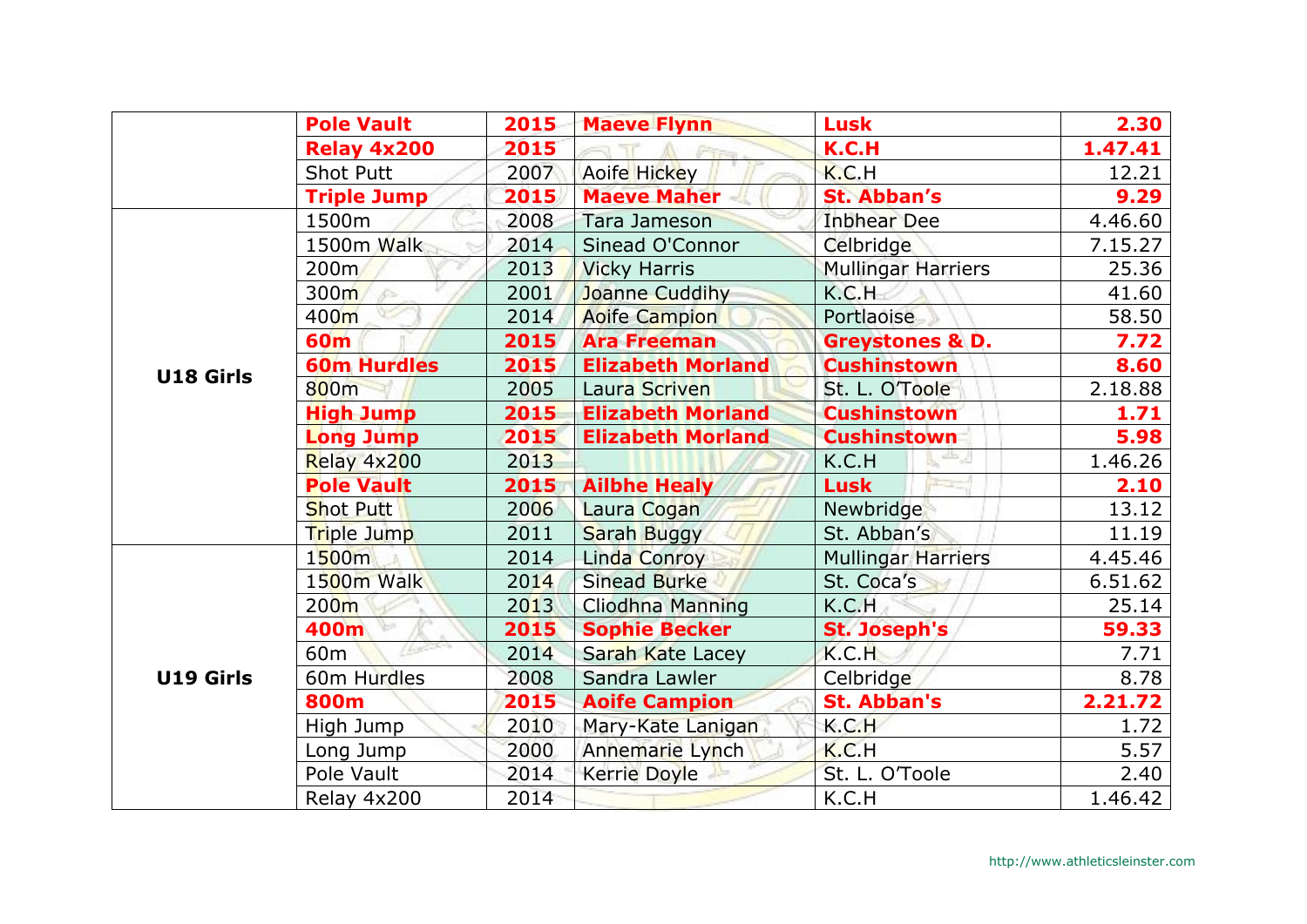|                     | <b>Pole Vault</b> | 2015 | <b>Muireann McGinley</b>  | <b>Celtic</b>               | 2.30     |
|---------------------|-------------------|------|---------------------------|-----------------------------|----------|
|                     | <b>Shot Putt</b>  | 2007 | Laura Cogan               | Newbridge                   | 13.09    |
|                     | Triple Jump       | 2012 | Sarah Buggy               | St. Abban's                 | 11.63    |
|                     | 1500m             | 2015 | <b>Avril Deegan</b>       | <b>Ballyroan, Abbeyleix</b> | 4.50.73  |
|                     | 200m              | 2013 | Sarah McCarthy            | <b>Mid Sutton</b>           | 25.14    |
|                     | 3000m             | 2008 | Tara Jameson              | Sli Cualann                 | 10.08.47 |
|                     | 3000m Walk        | 2010 | <b>Fiona Dennehy</b>      | St. Senan's                 | 14.57.20 |
|                     | 400m              | 1998 | <b>Michelle Carey</b>     | <b>West Dublin</b>          | 58.40    |
|                     | <b>60m</b>        | 2015 | <b>Ara Freeman</b>        | <b>Sli Cualann</b>          | 7.44     |
|                     | 60m Hurdles       | 2008 | Sandra Lawler             | Celbridge                   | 8.78     |
| <b>Junior Women</b> | 800 <sub>m</sub>  | 2012 | Mary Ann O'Sullivan       | Tinyrland                   | 2.19.29  |
|                     | <b>High Jump</b>  | 2015 | <b>Shannon Sheehy</b>     | <b>Cushinstown</b>          | 1.70     |
|                     | High Jump         | 2014 | <b>Shannen Dawkins</b>    | St. Joseph's                | 1.70     |
|                     | High Jump         | 1998 | Deirdre Ryan              | D.S.D                       | 1.70     |
|                     | Long Jump         | 2013 | <b>Sarah McCarthy</b>     | Mid Sutton                  | 5.77     |
|                     | <b>Pole Vault</b> | 2012 | Katie O'Riordian          | St. Brendan's               | 2.60     |
|                     | Relay 4x200       | 2003 |                           | Celbridge                   | 1.51.04  |
|                     | <b>Shot Putt</b>  | 2007 | Laura Cogan               | Newbridge                   | 12.95    |
|                     | Triple Jump       | 2012 | Sarah Buggy               | St. Abban's                 | 11.73    |
|                     | 1500m             | 2010 | Caitriona Jennings        | Sportsworld                 | 4.51.20  |
|                     | 2000m Walk        | 2001 | <b>Ann Gormely</b>        | Edenderry                   | 9.12.70  |
|                     | 200 <sub>m</sub>  | 2004 | <b>Antoinette Furlong</b> | D.M.P                       | 25.78    |
|                     | 3000m             | 2010 | <b>Aoife Brady</b>        | Sportsworld                 | 10.09.81 |
|                     | 3000m Walk        | 2009 | Georgina Tuohy            | <b>Tullamore Harriers</b>   | 13.48.70 |
| <b>Senior Women</b> | 400m              | 2005 | Claire Bergin             | D.S.D                       | 57.32    |
|                     | <b>60m</b>        | 2015 | <b>Clare Brady</b>        | <b>Celbridge</b>            | 7.60     |
|                     | 60 <sub>m</sub>   | 2013 | <b>Derval O'Rourke</b>    | $\mathsf{(G)}$              | 7.54     |
|                     | 60m Hurdles       | 2013 | Sandra Lawler             | Celbridge                   | 8.67     |
|                     | <b>800m</b>       | 2015 | <b>Fiona Kehoe</b>        | <b>Kilmore</b>              | 2.11.87  |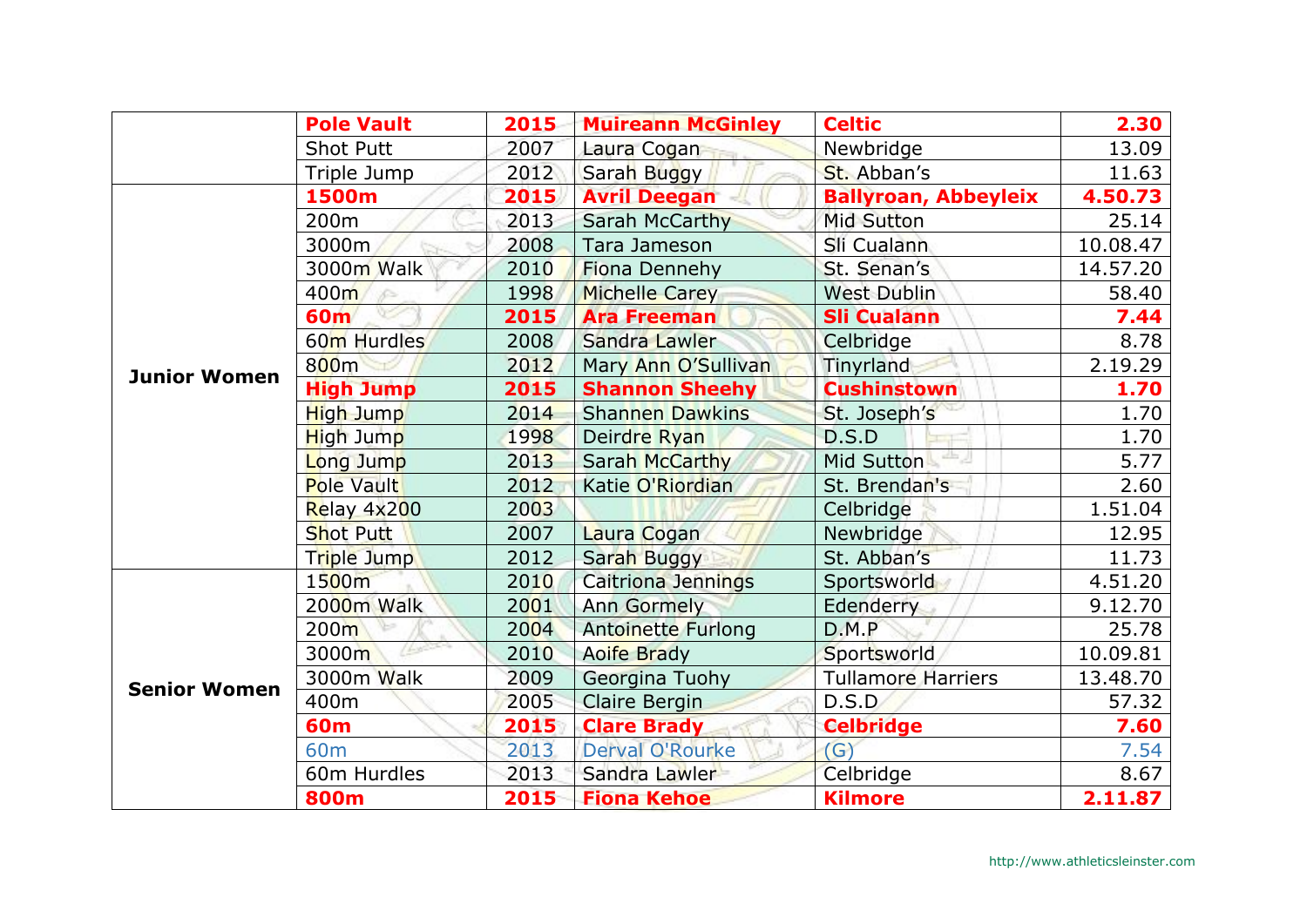|                  | High Jump          | 2001 | Deirdre Ryan              | D.S.D                     | 1.77     |
|------------------|--------------------|------|---------------------------|---------------------------|----------|
|                  | Long Jump          | 2004 | <b>Antoinette Furlong</b> | D.M.P                     | 6.00     |
|                  | <b>Pole Vault</b>  | 2015 | <b>Ruth Larragy</b>       | <b>Le Cheile</b>          | 3.10     |
|                  | Pole Vault         | 2012 | Geraldine Finnegan        | Dunleer                   | 2.20     |
|                  | Shot Putt          | 2007 | Laura Cogan               | <b>Newbridge</b>          | 12.95    |
|                  | <b>Triple Jump</b> | 2015 | <b>Vivian Fleischer</b>   | <b>Celbridge</b>          | 11.76    |
|                  | 1500m              | 2005 | Geraldine Finnegan        | Dunleer                   | 4.59.46  |
|                  | 200m               | 2001 | Kathy Boothman            | <b>Edenderry</b>          | 23.76    |
|                  | 3000m              | 2011 | Martina O'Dwyer           | $\mathcal{G}$             | 10.34.80 |
|                  | 3000m              | 2011 | Liz Cuskelly              | <b>Tullamore Harriers</b> | 10.49.90 |
|                  | 3000m Walk         | 2004 | Ann Boyle                 | Dunboyne                  | 20.44.37 |
| <b>Women M35</b> | 400m               | 2008 | Paula Murray              | Tallaght                  | 67.22    |
|                  | 60 <sub>m</sub>    | 2011 | Nichola Hayes             | Menapians                 | 8.69     |
|                  | <b>60m Hurdles</b> | 2006 | Lucy Moore-Fox            | D.S.D                     | 10.64    |
|                  | <b>800m</b>        | 1998 | Katherine Walley          | <b>Clonliffe Harriers</b> | 2.32.3   |
|                  | <b>High Jump</b>   | 2003 | Geraldine Finnegan        | Dunleer                   | 1.45     |
|                  | Long Jump          | 2003 | Geraldine Finnegan        | Dunleer                   | 4.92     |
|                  | <b>Shot Putt</b>   | 2008 | Verena Fenlon             | St. Joseph's              | 9.95     |
| <b>Women M40</b> | 1500m              | 2001 | <b>Frances Harney</b>     | <b>North Laois</b>        | 5.22.46  |
|                  | 200 <sub>m</sub>   | 2008 | Moira Peppard             | Trim                      | 30.27    |
|                  | 3000m              | 2013 | Maria Griffin             | St. Joseph's              | 10.48.53 |
|                  | 400m               | 2012 | Cera Nolan                | <b>Naas</b>               | 71.80    |
|                  | $1 - 800$<br>60m   | 2002 | <b>Geraldine Shortt</b>   | St. Coca's                | 8.90     |
|                  | 800m               | 2008 | <b>Bridget Clarke</b>     | Na Fianna                 | 2.31.16  |
|                  | High Jump          | 2014 | Niamh McGuire             | Rathkenny                 | 1.30     |
|                  | High Jump          | 2013 | Verena Fenlon             | St. Joseph's              | 1.30     |
|                  | High Jump          | 2011 | Verena Fenlon             | St. Joseph's              | 1.30     |
|                  | <b>High Jump</b>   | 2010 | <b>Liz Coomey</b>         | (G)                       | 1.35     |
|                  | Long Jump          | 2012 | <b>Cera Nolan</b>         | <b>Naas</b>               | 4.49     |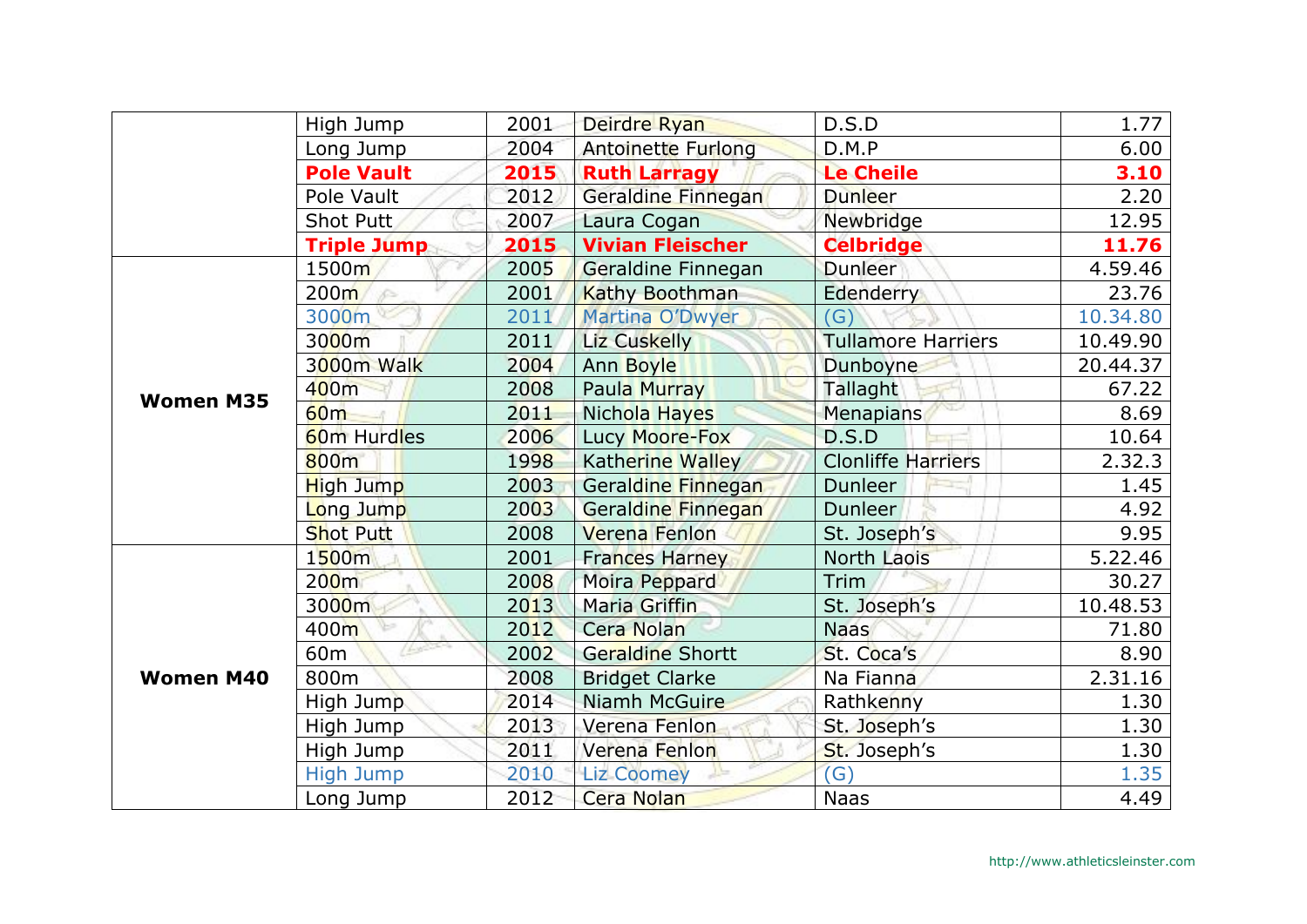|                  | <b>Shot Putt</b>  | 2014 | Niamh McGuire             | Rathkenny                 | 9.94     |
|------------------|-------------------|------|---------------------------|---------------------------|----------|
| <b>Women M45</b> | 1500m             | 2002 | Liz Hogan                 | <b>Naas</b>               | 5.29.00  |
|                  | 200m              | 2013 | Paul Reilly               | Celbridge                 | 30.36    |
|                  | 3000m             | 2012 | <b>B.</b> Fitzsimons      | Kildare                   | 11.56.98 |
|                  | 400m              | 2008 | <b>Frances Harney</b>     | <b>North Laois</b>        | 72.35    |
|                  | 60 <sub>m</sub>   | 2013 | Paul Reilly               | Celbridge                 | 9.03     |
|                  | 60m Hurdles       | 2007 | Lucy Moore-Fox            | D.S.D                     | 12.12    |
|                  | 800m              | 2013 | <b>Bridget Clarke</b>     | Na Fianna                 | 2.35.60  |
|                  | High Jump         | 2014 | <b>Siobheal Cummins</b>   | Ratoath Ms.               | 1.40     |
|                  | Long Jump         | 2007 | <b>Moira Aston</b>        | Trim                      | 3.71     |
|                  | <b>Shot Putt</b>  | 2014 | Geraldine Finnegan        | Dunleer                   | 9.59     |
|                  | <b>200m</b>       | 2015 | <b>Moira Peppard</b>      | <b>Trim</b>               | 29.41    |
| <b>Women M50</b> | 3000m             | 2015 | <b>Catherine O'Connor</b> | <b>Menapians</b>          | 12.52.93 |
|                  | 400m              | 2013 | Kathryn Walley            | <b>Clonliffe Harriers</b> | 74.75    |
|                  | 60m               | 2015 | <b>Moira Peppard</b>      | 半月<br><b>Trim</b>         | 8.91     |
|                  | 800m              | 2013 | Christine Kennedy         | Drogheda & D.             | 3.28.80  |
|                  | <b>High Jump</b>  | 2014 | <b>Finola Moore</b>       | Celbridge                 | 1.30     |
|                  | <b>High Jump</b>  | 2012 | Lucy Moore-Fox            | D.S.D                     | 1.30     |
|                  | Long Jump         | 2014 | <b>Finola Moore</b>       | Celbridge                 | 3.80     |
|                  | Long Jump         | 2011 | <b>Mary Barrett</b>       | (G)                       | 3.94     |
|                  | <b>Shot Putt</b>  | 2011 | <b>Mary Barrett</b>       | (G)                       | 10.50    |
|                  | Shot Putt         | 2009 | Lucy Moore-Fox            | D.S.D                     | 9.55     |
|                  | Triple Jump       | 2014 | <b>Finola Moore</b>       | Celbridge                 | 8.19     |
| <b>Women M55</b> | 1500m             | 2013 | <b>Nuala Reilly</b>       | Drogheda & D.             | 6.02.31  |
|                  | <b>200m</b>       | 2015 | <b>Deirdre McFerran</b>   | Drogheda & D.             | 31.74    |
|                  | 3000m             | 2015 | <b>Catherine Wilson</b>   | <b>Menapians</b>          | 16.53.26 |
|                  | <b>3000m Walk</b> | 2015 | <b>Brid Lawlor</b>        | <b>St. Joseph's</b>       | 20.17.40 |
|                  | 400m              | 2010 | <b>Sheelagh Morrissey</b> | Kildare                   | 1.25.23  |
|                  | 60 <sub>m</sub>   | 2012 | Mary Whelan               | <b>Dublin Striders</b>    | 10.70    |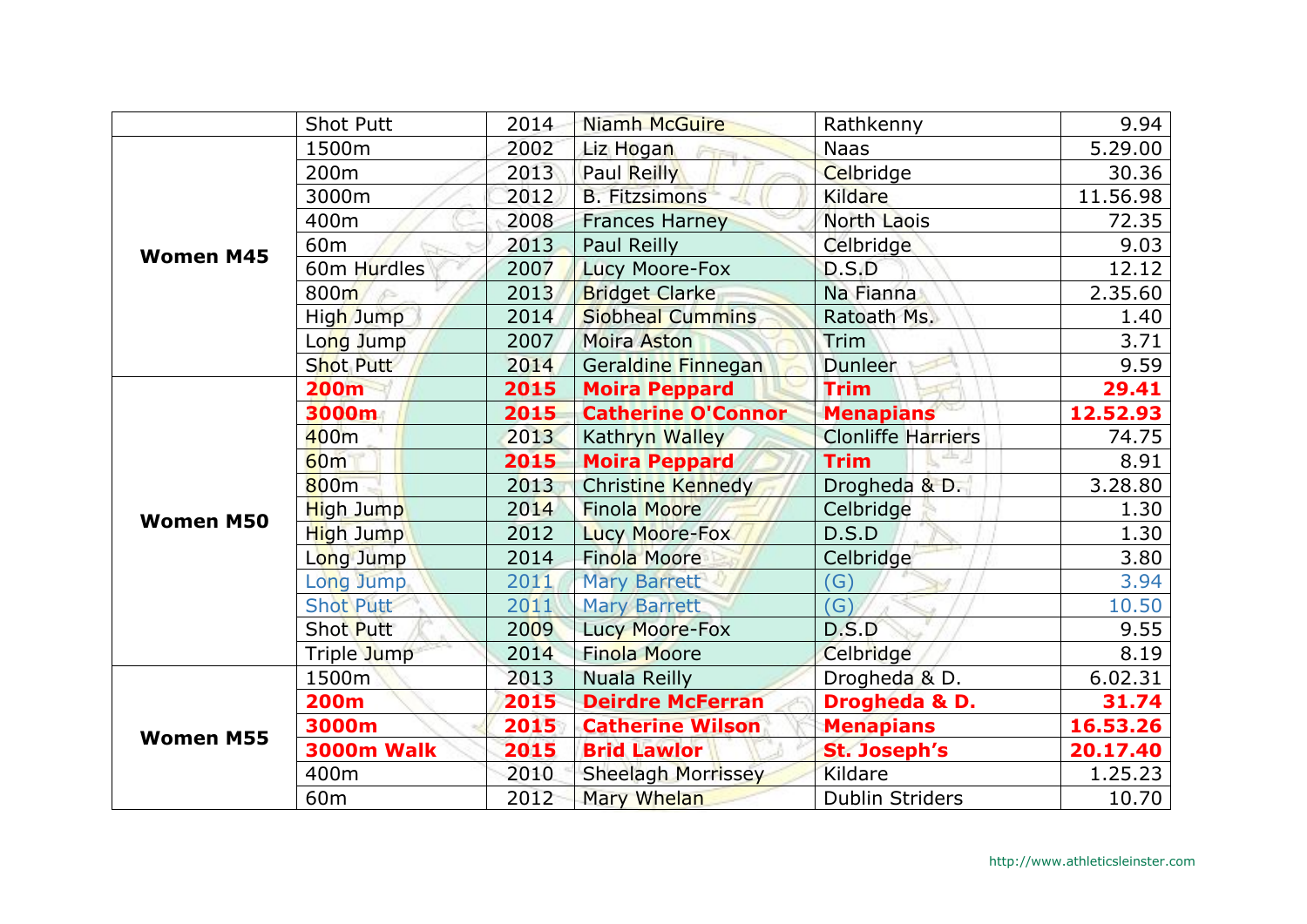|                  | 800m             | 2013 | <b>Nuala Reilly</b>       | Drogheda & D.             | 3.03.00  |
|------------------|------------------|------|---------------------------|---------------------------|----------|
|                  | High Jump        | 2013 | Lucy Moore-Fox            | D.S.D                     | 1.25     |
|                  | Long Jump        | 2014 | <b>Mary Barrett</b>       | $\mathsf{G}$              | 3.76     |
|                  | Long Jump        | 2010 | <b>Sheelagh Morrissey</b> | Kildare                   | 2.02     |
|                  | Shot Putt        | 2013 | Lucy Moore-Fox            | D.S.D                     | 9.11     |
|                  | Triple Jump      | 2013 | Lucy Moore-Fox            | D.S.D                     | 8.38     |
| <b>Women M60</b> | 200 <sub>m</sub> | 2010 | Mary Walsh                | <b>Tullamore Harriers</b> | 36.55    |
|                  | 3000m Walk       | 2008 | Pamela Reynolds           | <b>Dunboyne</b>           | 22.19.34 |
|                  | 400 <sub>m</sub> | 2009 | Mary Walsh                | <b>Tullamore Harriers</b> | 1.24.01  |
|                  | 60 <sub>m</sub>  | 2011 | <b>Mary Whelan</b>        | D.S.D                     | 10.74    |
|                  | 800 <sub>m</sub> | 2010 | Mary Walsh                | <b>Tullamore Harriers</b> | 3.23.10  |
| <b>Women M65</b> | 200m             | 2012 | Mary Walsh                | <b>Tullamore Harriers</b> | 39.51    |

*any observations, queries or corrections to*

*patrickcarty@gmail.com*